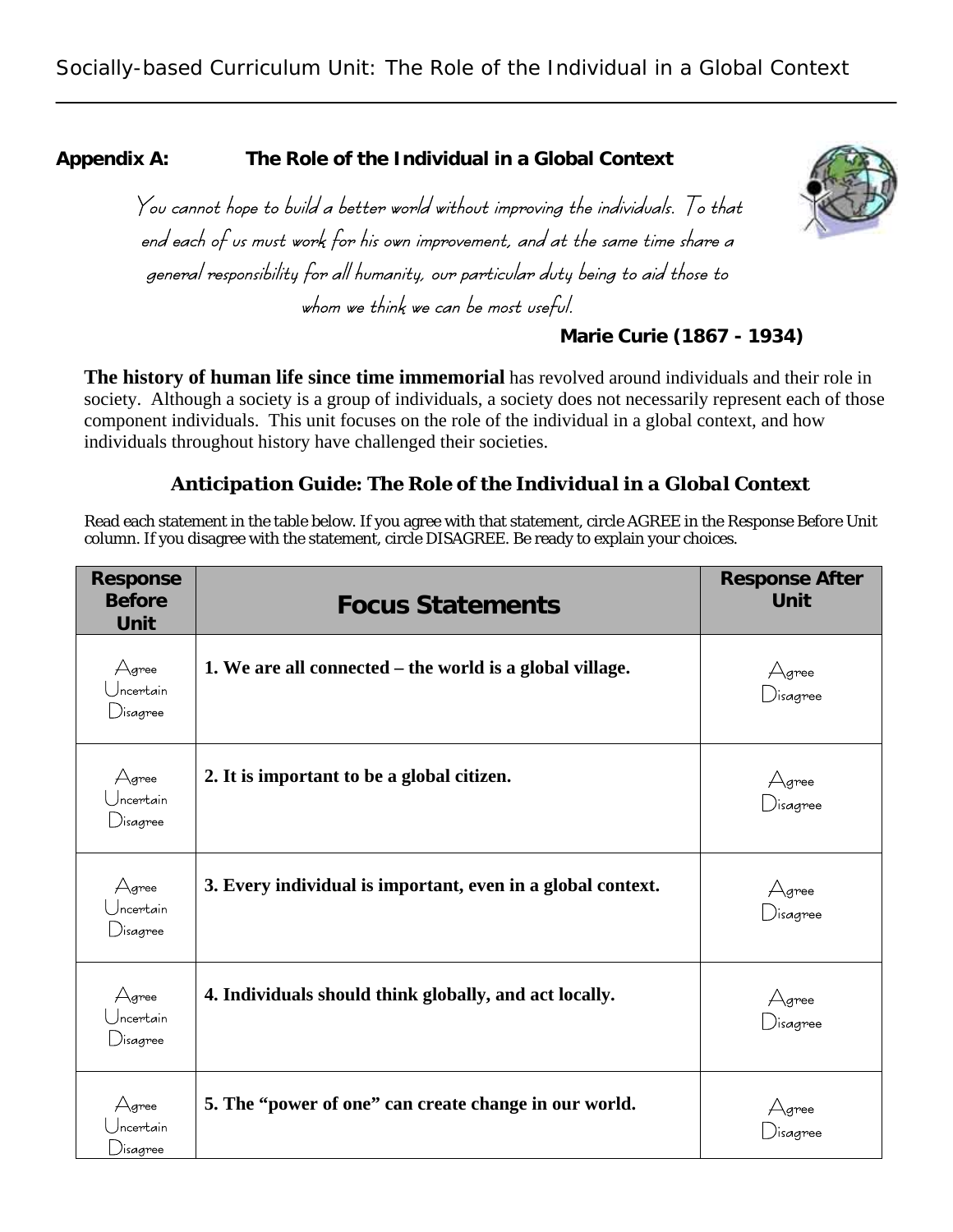**Appendix B:** 

# **How to Write A Response Journal: Guidelines for Students**

 $\bullet$  Briefly summarize the reading/activity/video

ß Link the reading/activity/video/other with your own experience. What does it make you think/feel? Does it remind you of something?

ß Link the reading/activity/video/other with your course. How does it relate to what you have studied in the past? Does it remind you of something? How does it relate to what you are currently studying in your course?

ß Identify and describe the author's point of view. How does that shape the reading/activity/video? How does it influence/effect you?

ß Do you agree or disagree with the writer? Never sit on the fence – choose one or the other. Be sure to justify your choice with well-chosen proof and/or examples from the reading/activity/video.

## **How to Peer Edit a Journal Guidelines for Students**

- 1. Read through the journal *without* making any notes.
- 2. Comment *on the content* of the author's writing in the space below the entry. Be positive and constructive – NEVER negative.
- 3. Begin to re-read the journal entry, completing each of the following:
- $\bullet$  correcting spelling and grammar
- $\bullet$  underline items that are thought-provoking and/or of interest. State why in the margins.
- **C** Underline items that are awkward or confusing. State why in the margins.
- 4. Comment again on the content of the author's writing in the space below the entry. If the author has made you think, let them know how you feel. Remember, be positive and constructive – NEVER negative.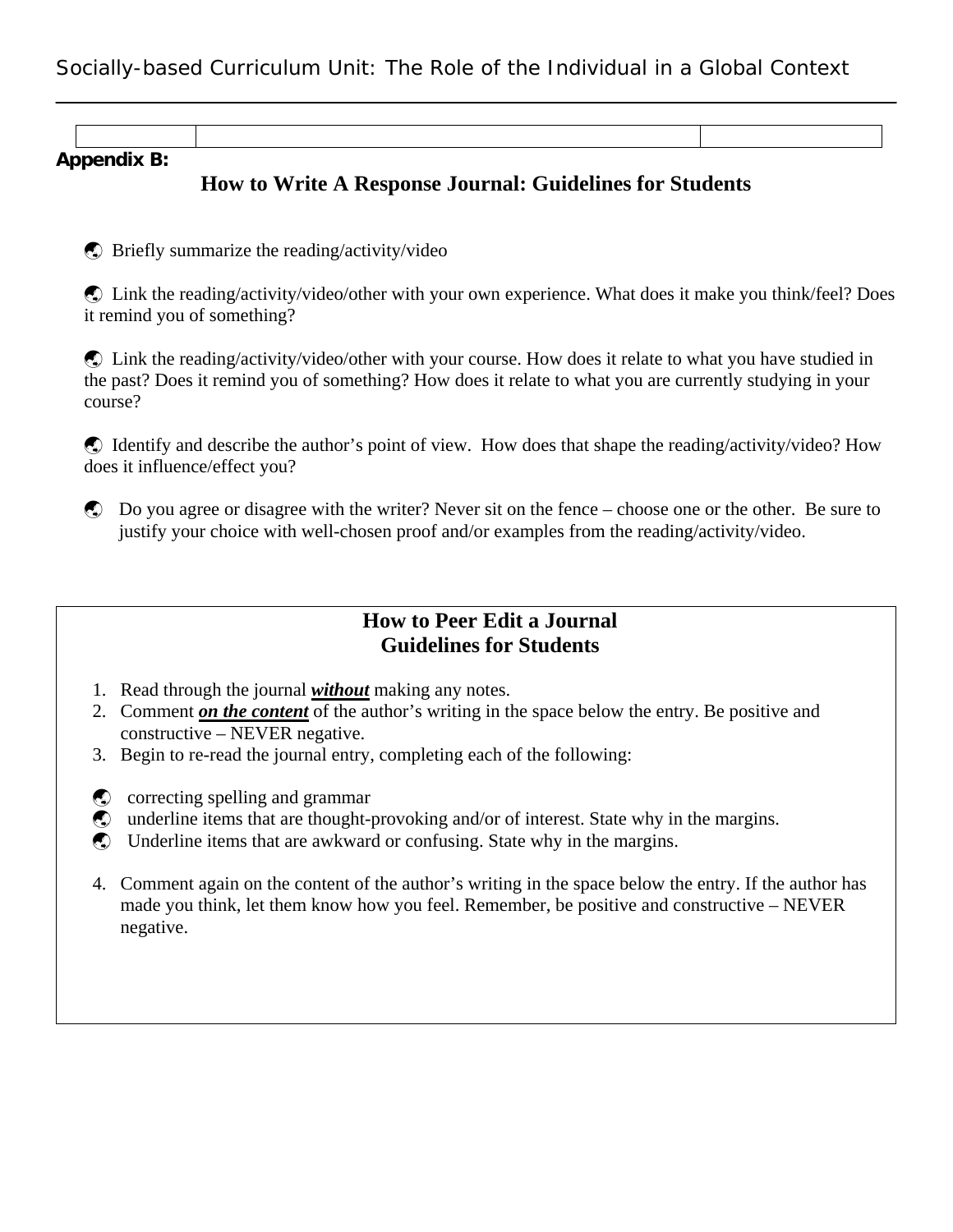**Appendix C** 

# I think a hero is an ordinary individual who finds strength to persevere and endure in spite of overwhelming obstacles.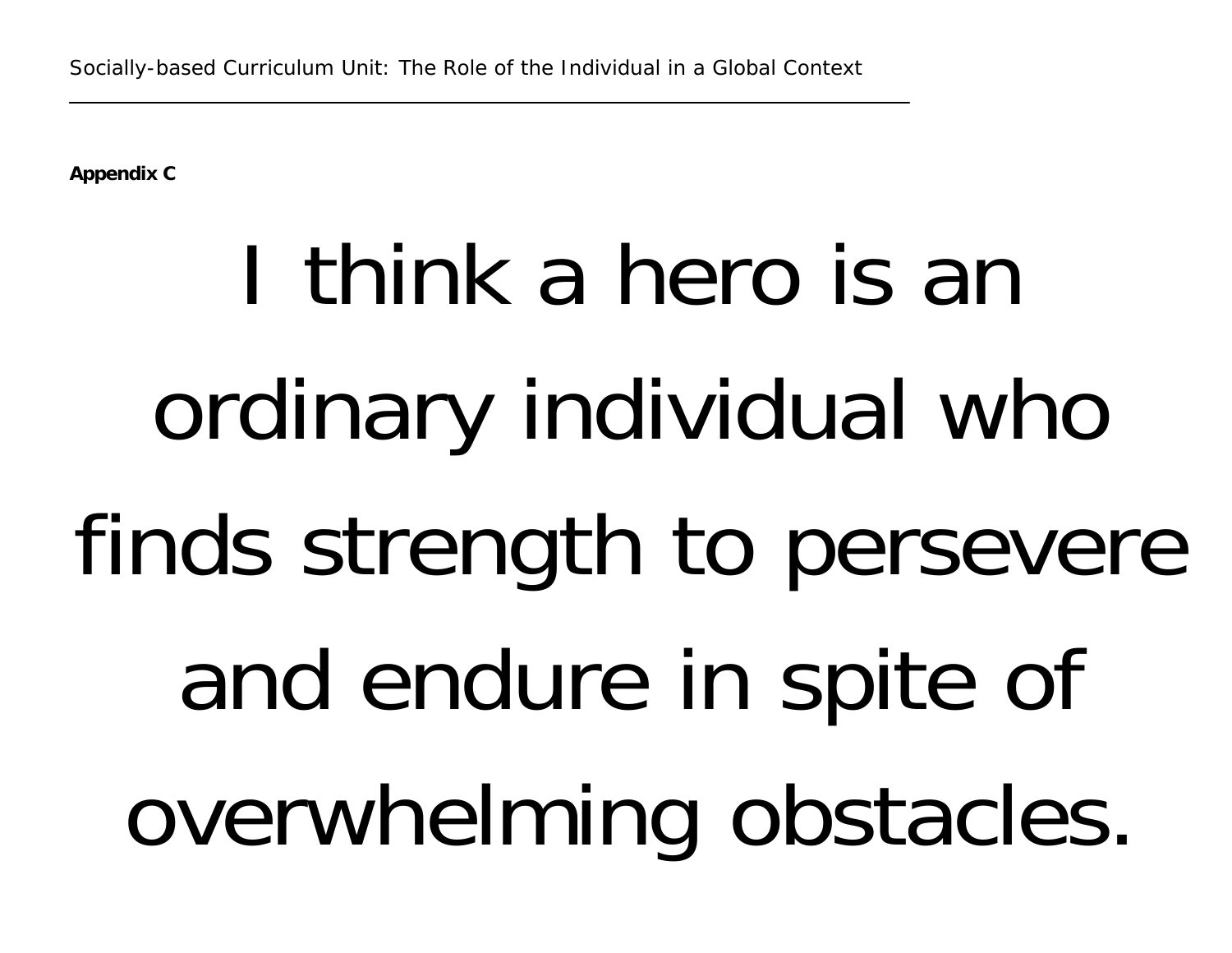**Appendix D** 

# It is only to the individual that a soul is given.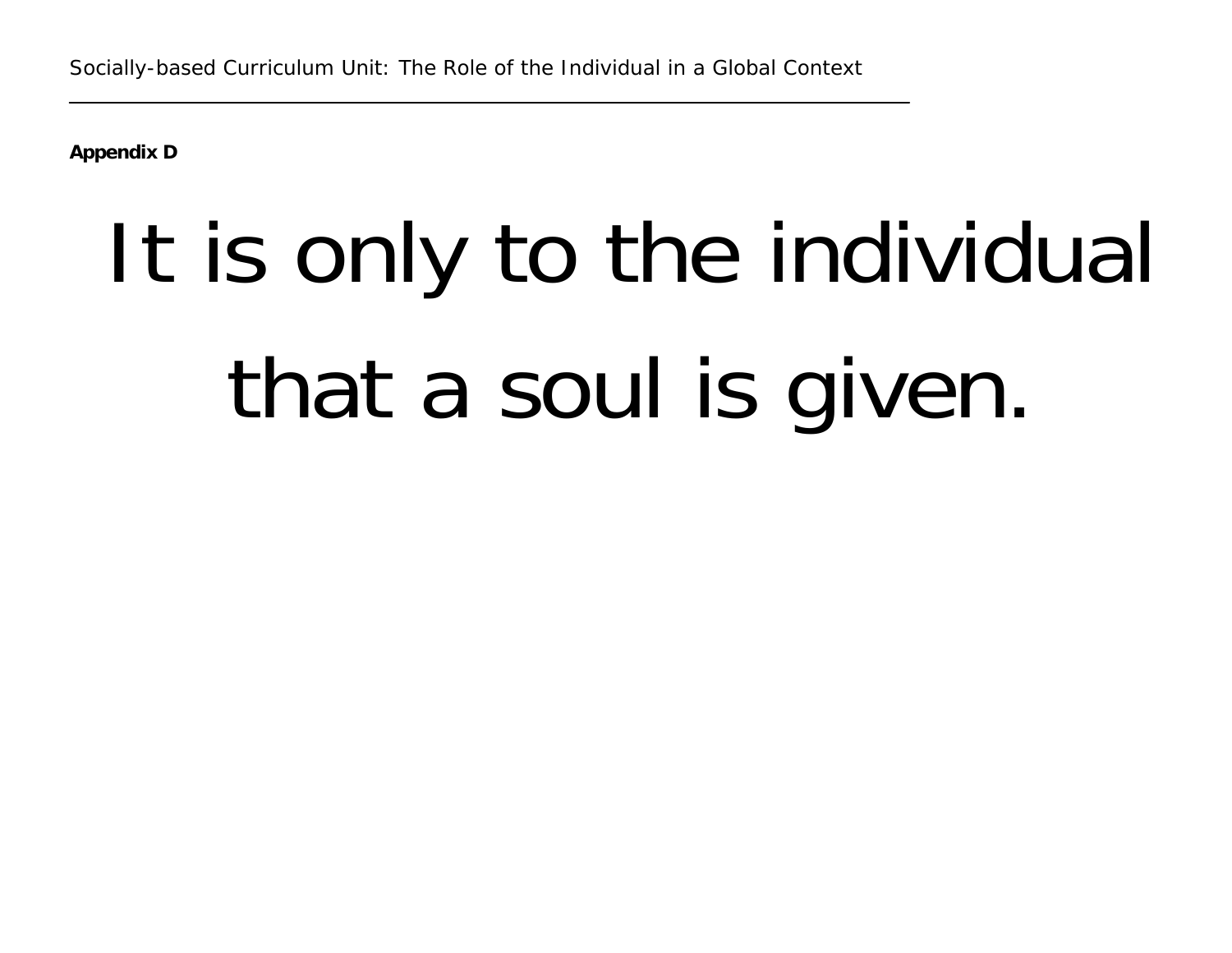**Appendix E** 

# Whatever affects one directly, affects all indirectly. I can never be what I ought to be until you are what you ought to be.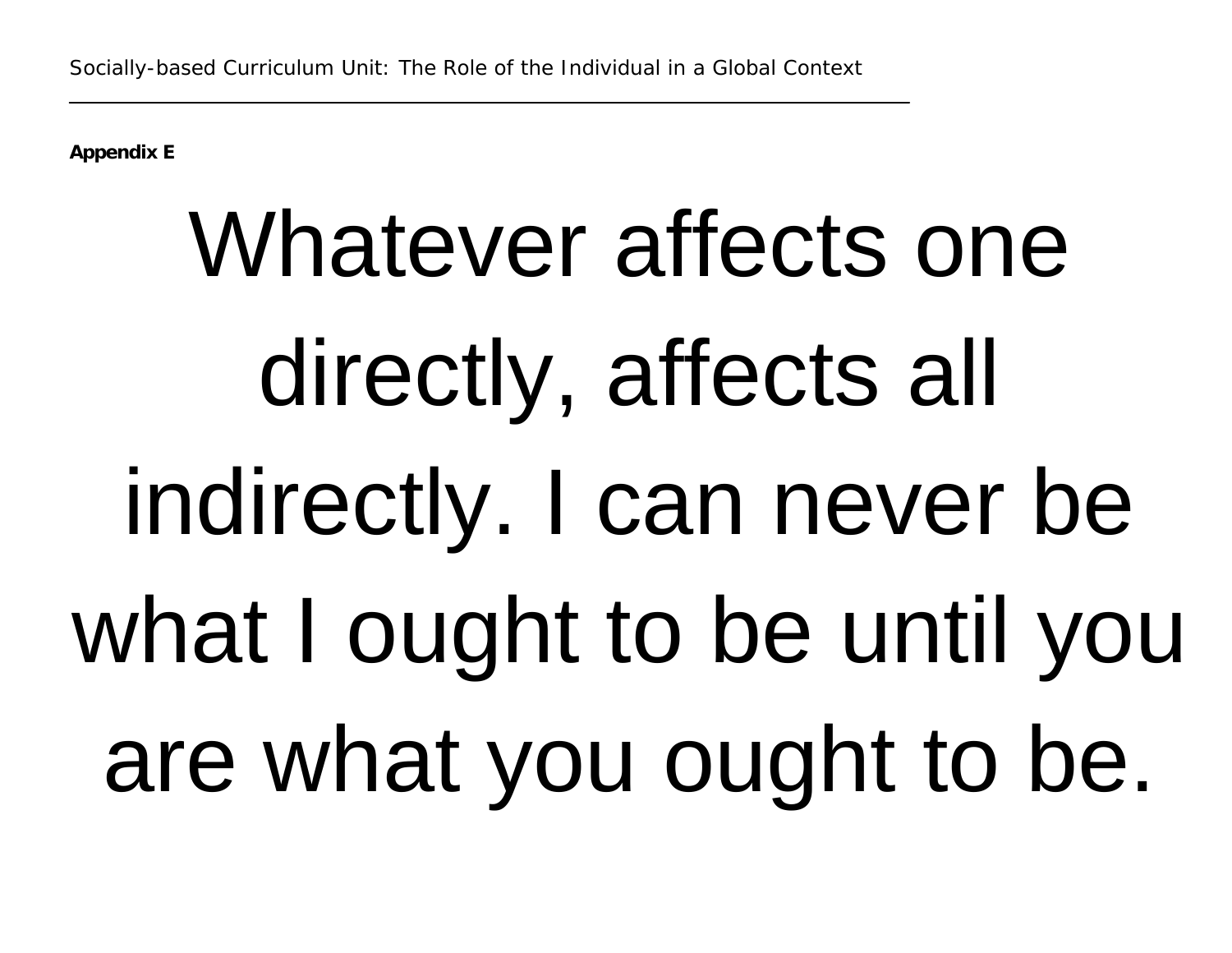**Appendix F** 

# **I have sworn to only live free. Even if I find bitter the taste of death, I don't want to die humiliated or deceived.**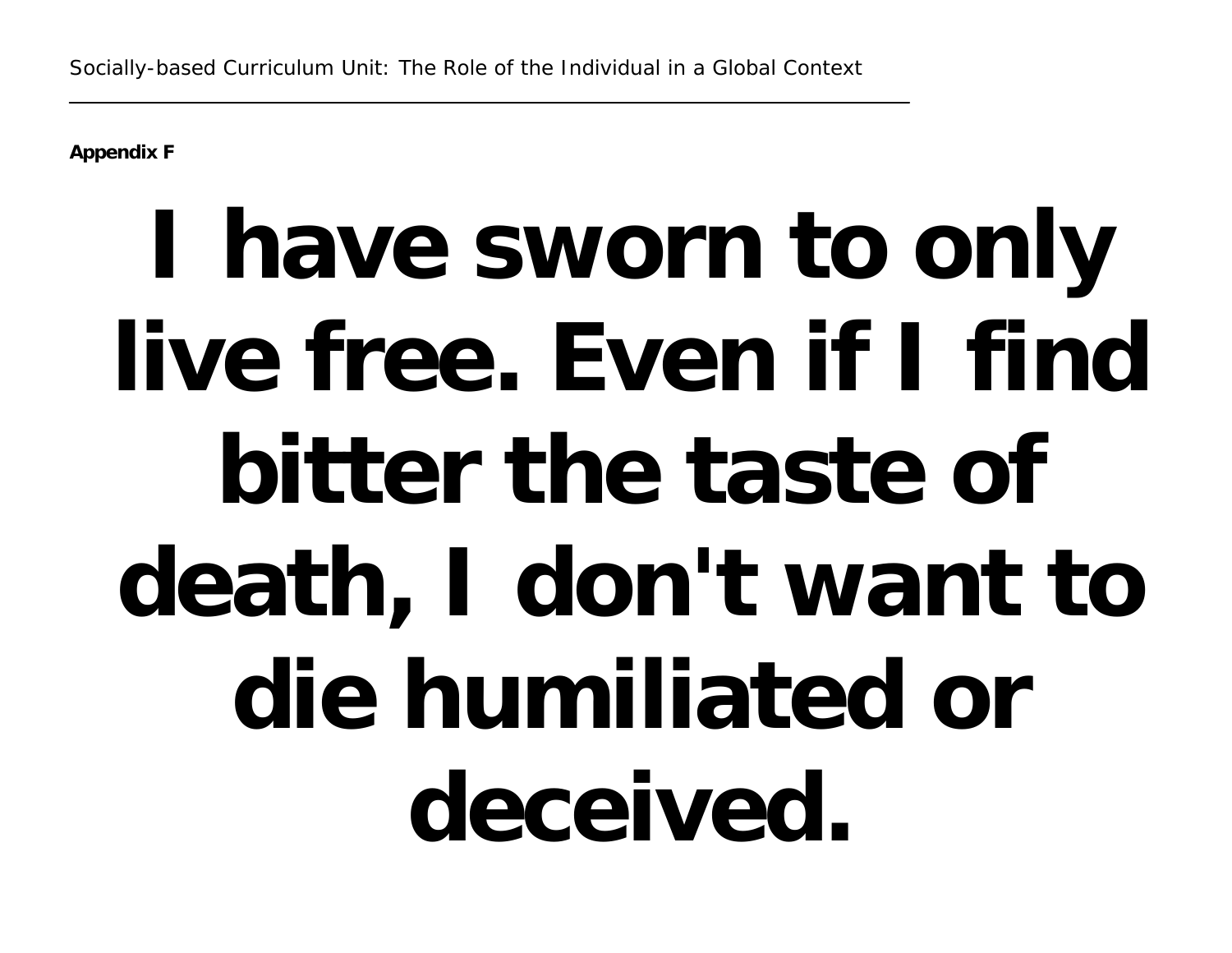**Appendix G** 

# Tsunami December 26, 2004



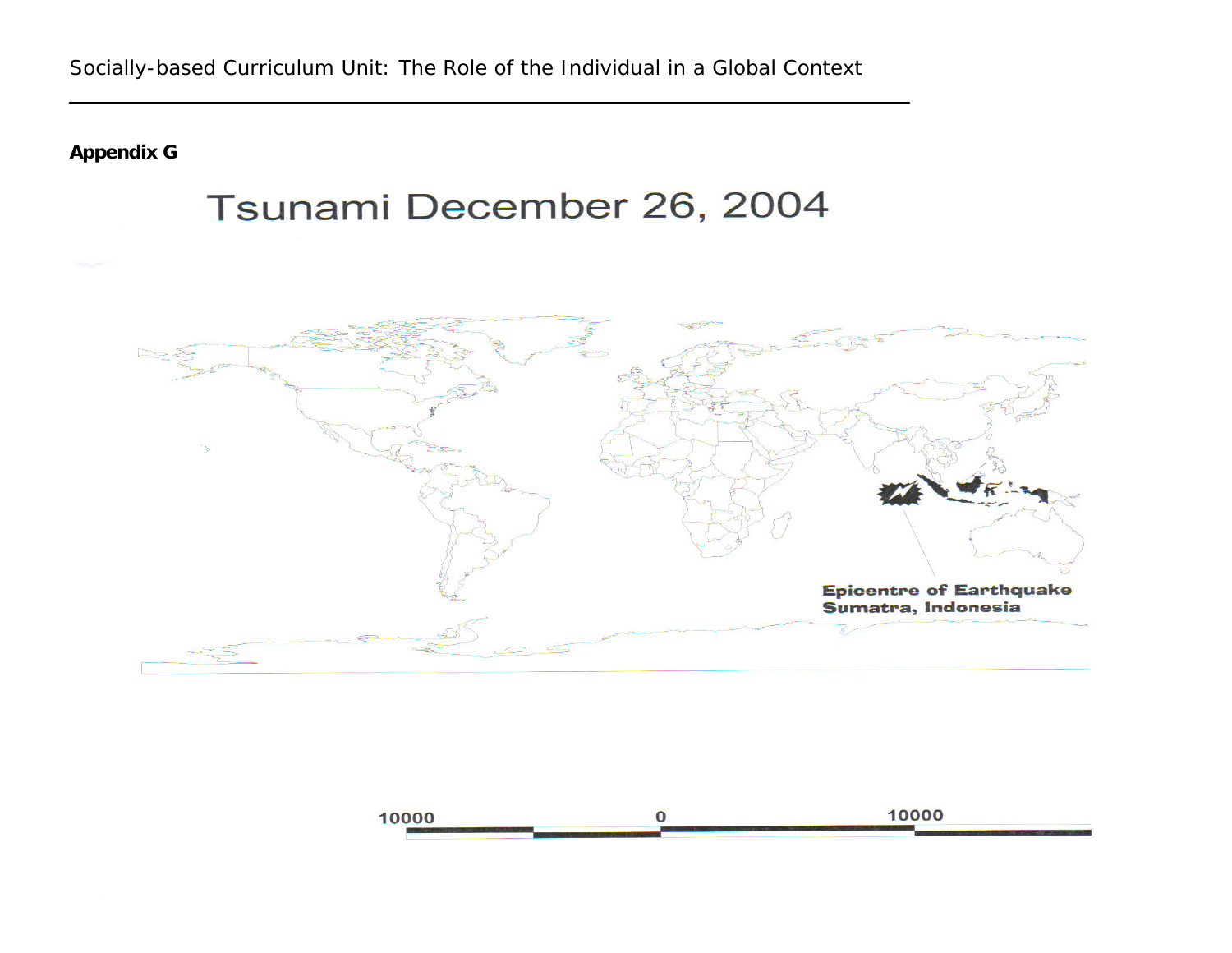**Appendix H** 

# **Rosa Parks Flow Chart**

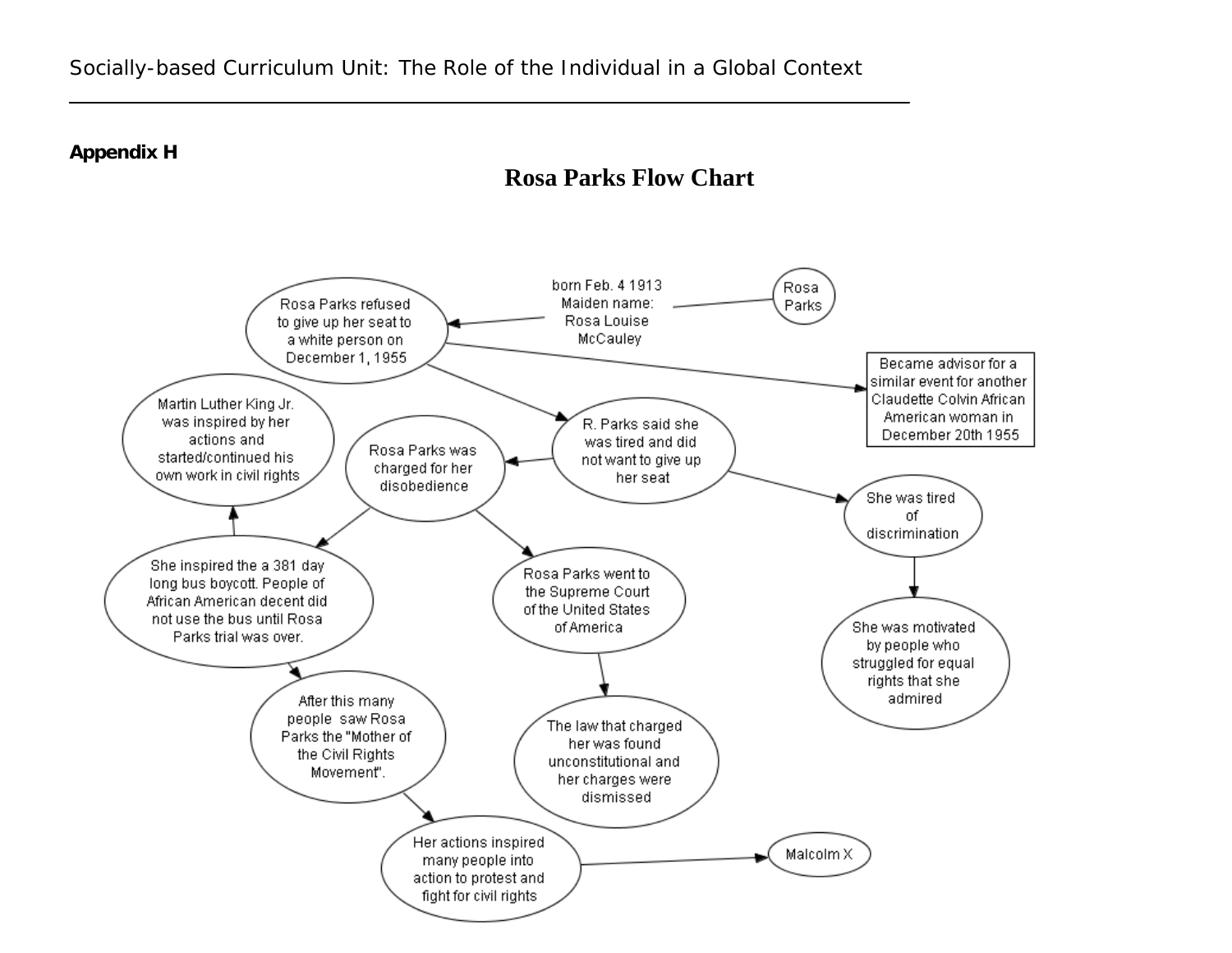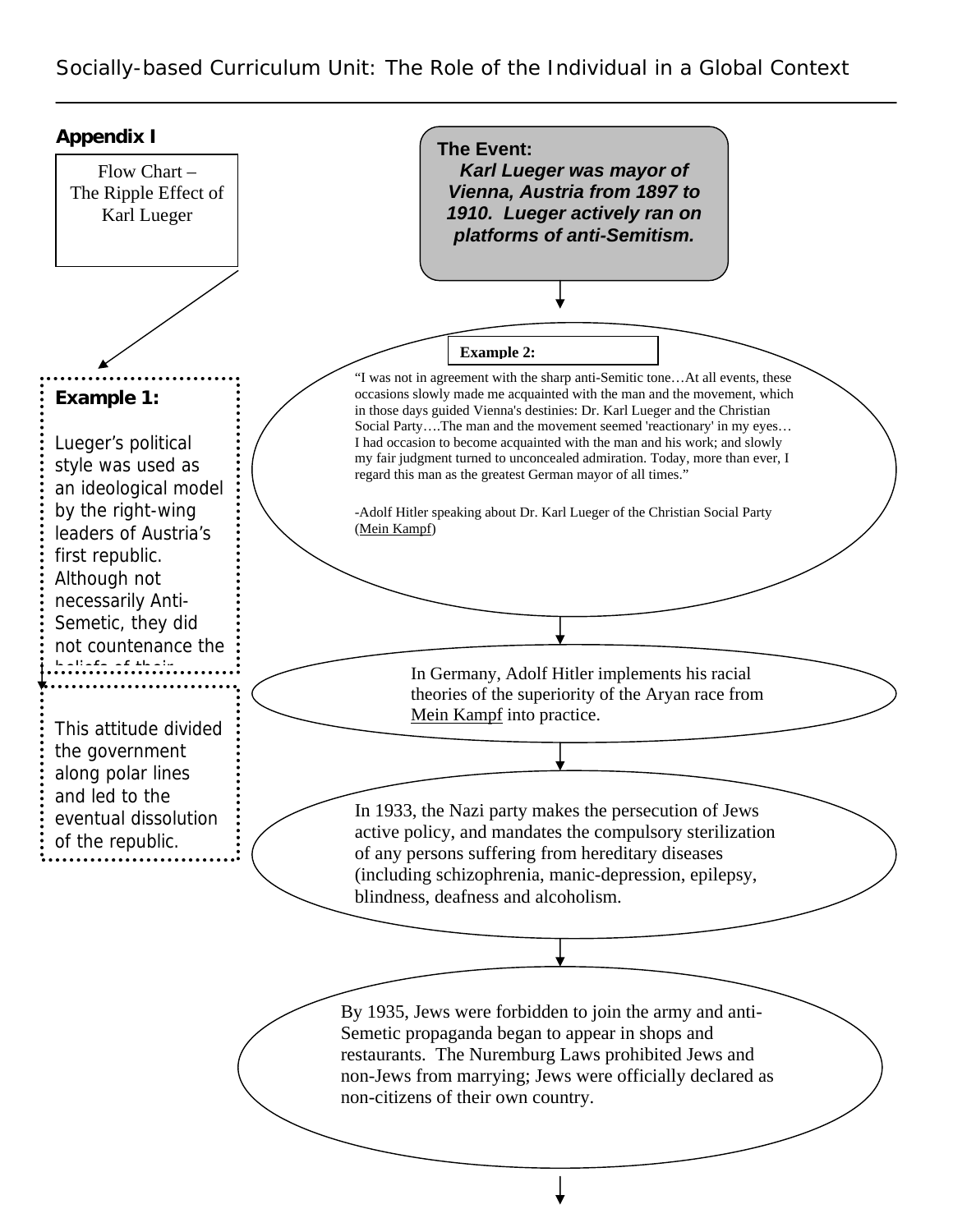After Kristallnacht, the 'Night of Broken Glass', where hundreds of storefronts of Jewish shops and offices were smashed and vandalized, over 30, 000 Jews were sent to concentration camps. Collectively, German Jews were fined 1 billion RM for the damages. Example 2, continued. "The Final Solution" began in Poland in 1940, where mobile killing groups rounded up and slaughtered Jews in towns and villages, and placing the bodies into mass graves. By the end of 1942, over 1.3 million Jews had been killed by the *Einsatzgruppen*. By 1942, six killing centres had been established in Poland. A variety of other concentration, labour and transit camps also existed. By the end of World War II in 1945, over 6 million Jews had been exterminated by Hitler's Nazi Party – 2 out of every 3 European Jews. COMMENTS: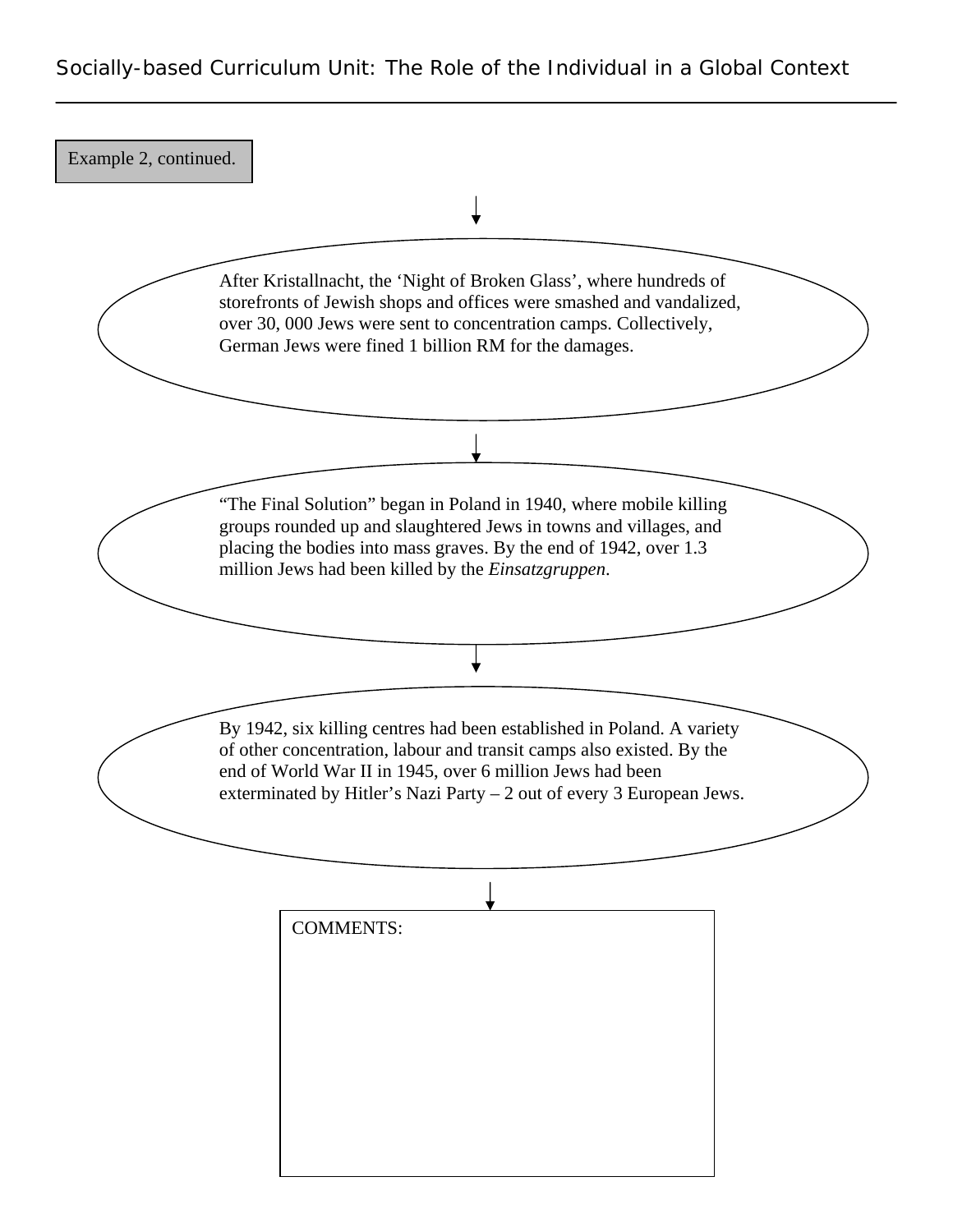**Appendix J** 

# Rosa Parks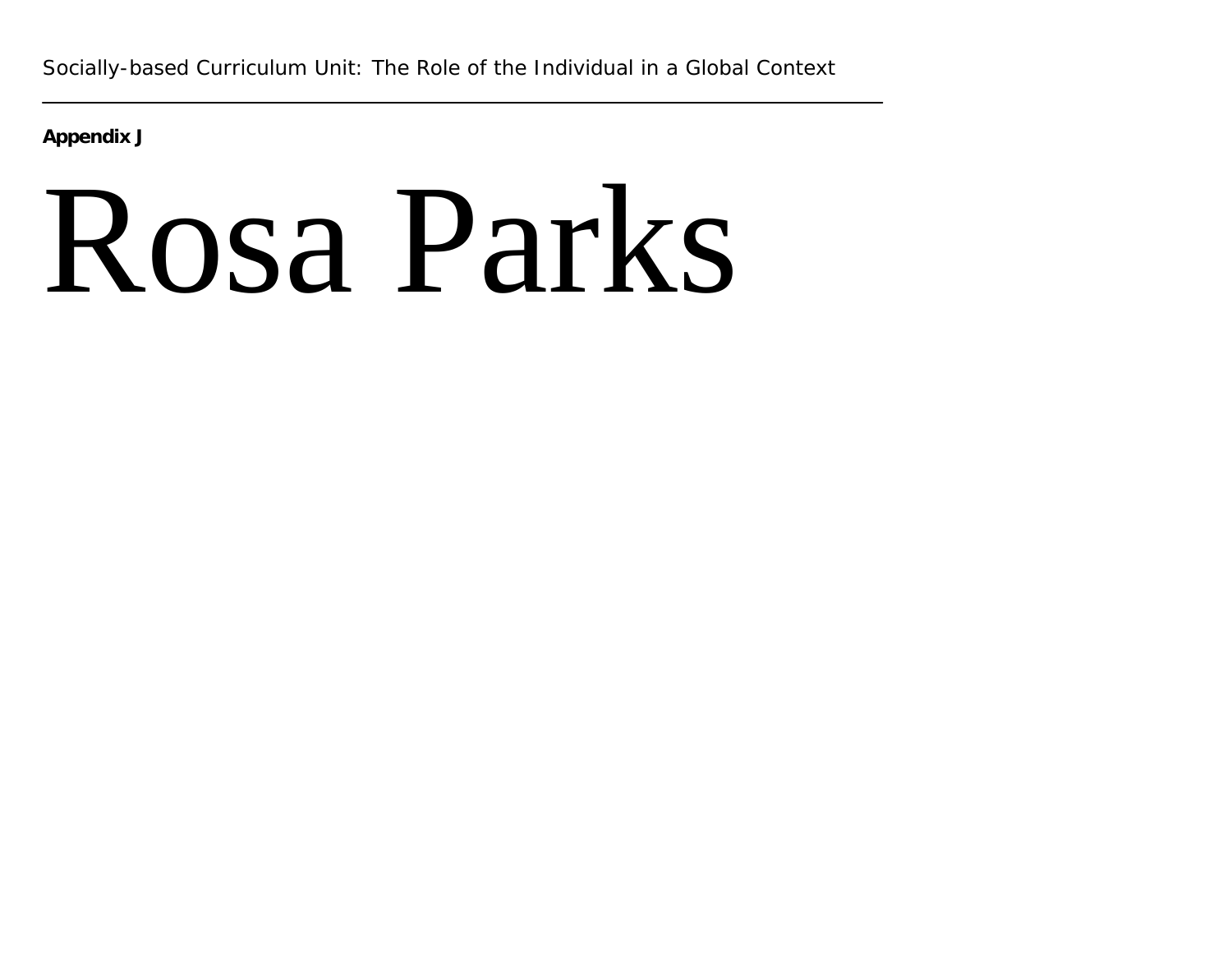**Appendix K** 

# Karl Lueger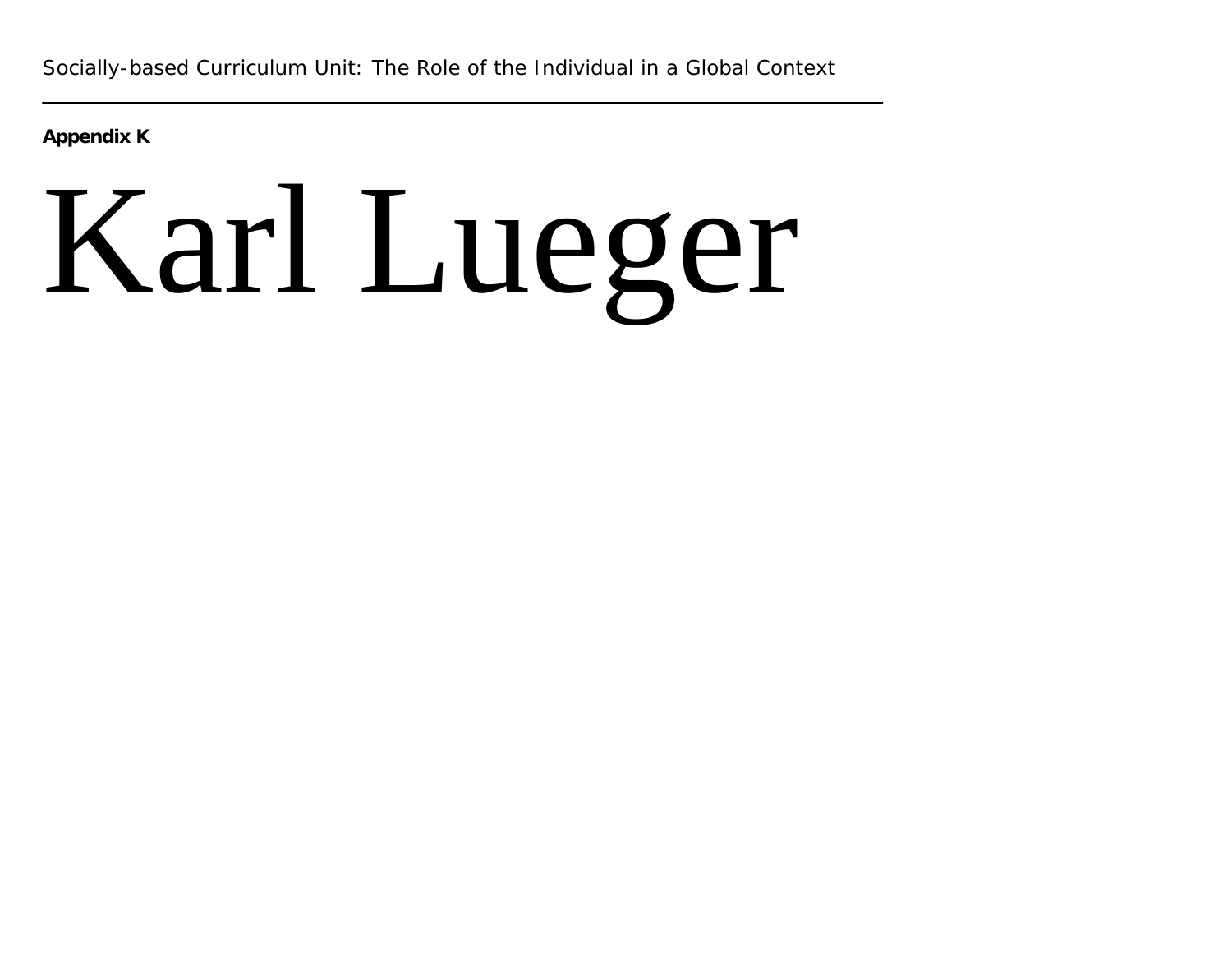# **Appendix L From Challenge to Change**

| <b>Challenge</b><br>What are the obstacles to changing society? | <b>Change</b><br>How can we make change happen? |
|-----------------------------------------------------------------|-------------------------------------------------|
|                                                                 |                                                 |
|                                                                 |                                                 |
|                                                                 |                                                 |
|                                                                 |                                                 |
|                                                                 |                                                 |
|                                                                 |                                                 |
|                                                                 |                                                 |
|                                                                 |                                                 |
|                                                                 |                                                 |
|                                                                 |                                                 |
|                                                                 |                                                 |
|                                                                 |                                                 |
|                                                                 |                                                 |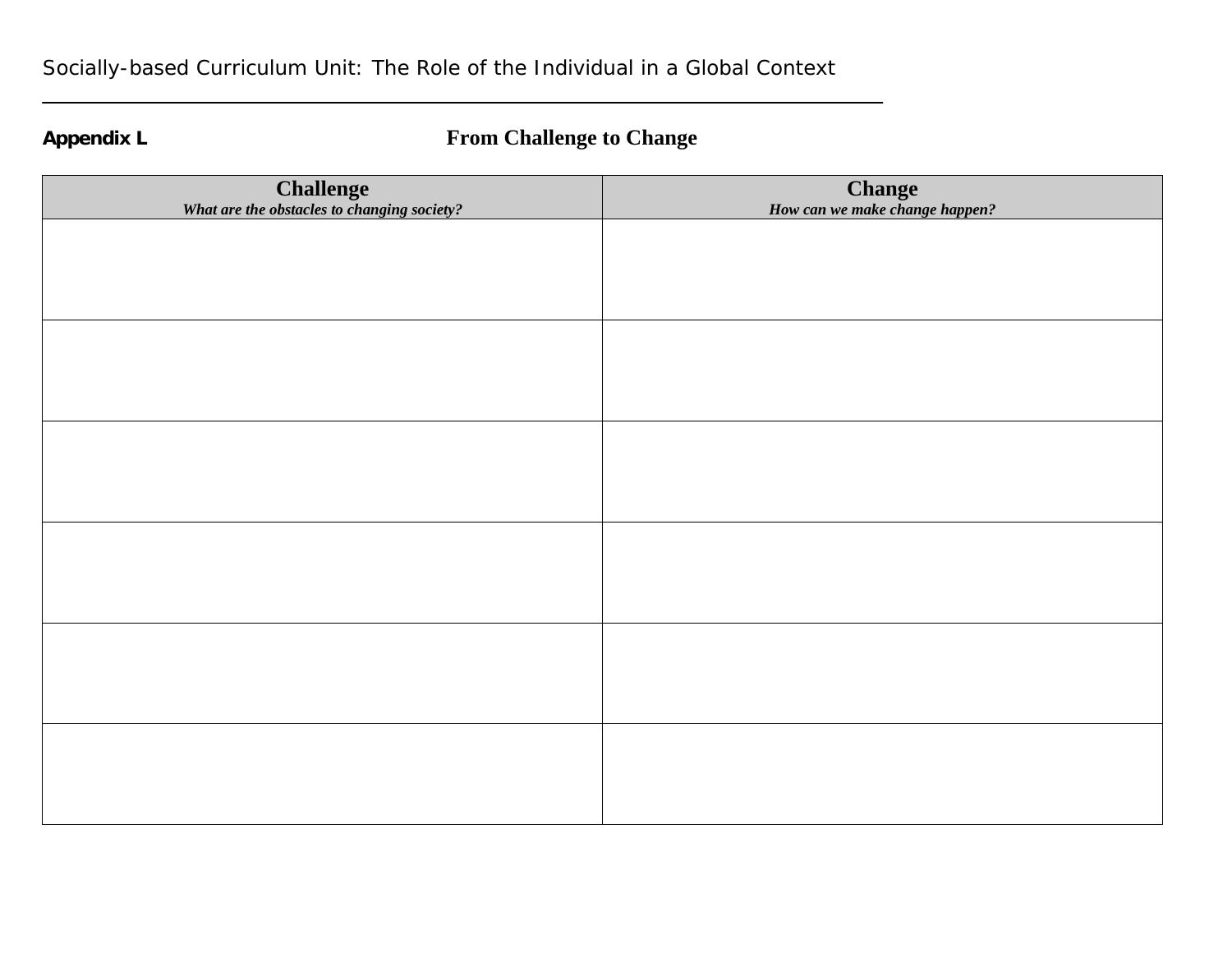# **Appendix M**

# **A Change the World Challenge**

In this task, you will address Socrates' quote at right in a well thought out and implemented educational awareness plan.

Choose one issue from the 'Challenge to Change' activity that interests you and pursue it.

You will be given an Action Plan Template to record the details of your Challenge, each activity, and the expected change you hope to make.

Whatever you choose to do, you must be able to show some type of impact. Try to design your experiment around some kind of measurable outcome. Money is easy to measure. Change of attitude is harder to measure. Reducing pollution is measurable. Motivation and education is difficult……..

At all times of the task, keep a detailed journal of each aspect of your task. Use your journal as a place to write research, notes, observations of self and others, etc.

Examine the parts to this task below.

# **Task Proposal (Step One)**

**FComplete your task Action Plan** 

 $\Box$  Discuss your task proposal with your teacher in a teacher/student conference on:\_\_\_\_\_\_\_\_\_\_\_\_\_\_\_\_\_\_\_\_\_\_\_\_\_\_\_\_\_

# **Task Implementation (Step Two)**

- $\Box$  Create an action plan for your task. Include actions and timeline (template provided)
	- Enter the dates of your 'Actions' onto the class calendar
	- $\overline{\overline{\mathsf{I}}}$  Implement your action plan
- $\Box$  After the completion of each "Action", cross it off of the class calendar

# **Task Reporting (Final Step)**

Discuss your findings in a final journal entry.

- Were you successful at your "Challenge to Change"?
- Were you acting like a global citizen?
- How effective were you at raising the global citizen-ness of your fellow students?
- Make specific reference to yourself and changes that occurred in you because you are part of the world, too.

*I am not an Athenian or a Greek, I am a citizen of the world. - Socrates*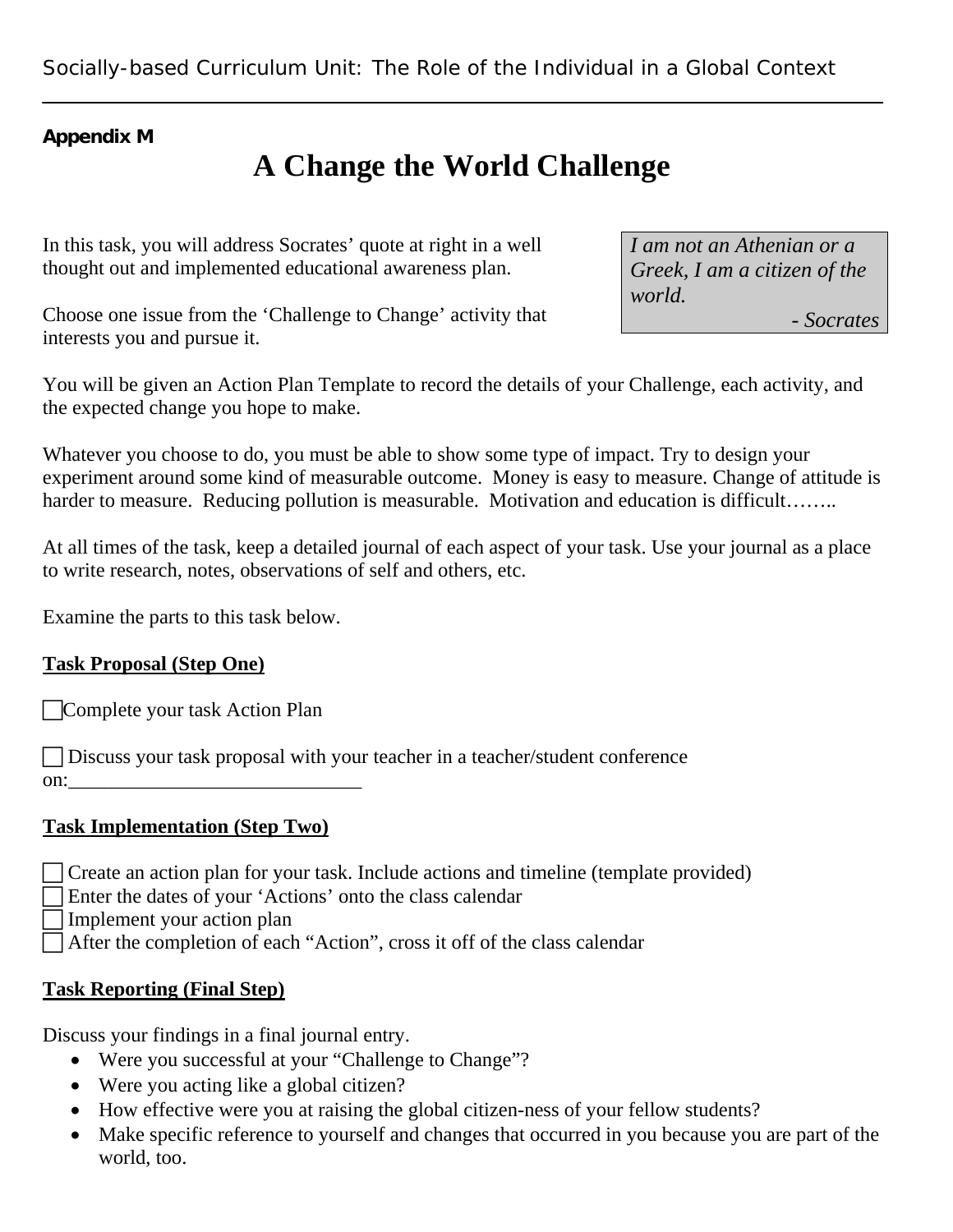# **Appendix N**

# **The Change the World Challenge**

In this culminating task, you will address Socrates' quote at right in a well researched and implemented educational awareness plan.

Choose an issue that interests you and pursue it. At all times of the task, keep a detailed journal of each aspect of your task. Use your

Culminating journal as a place to write research, survey notes, observations of self and others, double entry diary, etc.

Examine the parts to this task below.

# **Task Proposal (Step One)**

FComplete basic research on the issue that interests you. Use a journal.

 $\Box$  Create a DETAILED issues web organizer (sourced), using the handout provided. (All rough notes must be provided).

 $\Box$  Research 2-3 charities associated with your issue. Analyze the charity's effectiveness in providing for money/education, etc.

 $\Box$  Choose ONE of your charities that you will fundraise for, and in a detailed paragraph, persuade the student population to support you.

You will discuss your task proposal with your teacher in a teacher/student conference on: $\Box$ 

# **Task Implementation (Step Two)**

 $\Box$  Create a survey for your initial data collection (must relate to your chosen issue)

Analyze your survey – where do you need to go next?

There an action plan for your task. Include actions and timeline (template provided)

Enter the dates of your 'Actions' onto the class calendar

Implement your action plan

 $\Box$  After the completion of each "Action", cross it off of the class calendar

# **Task Reporting (Final Step)**

Discuss your findings in a report.

- Were you successful at your "Challenge to Change"?
- Were you acting like a global citizen?

*I am not an Athenian or a Greek, I am a citizen of the world.* 

*- Socrates*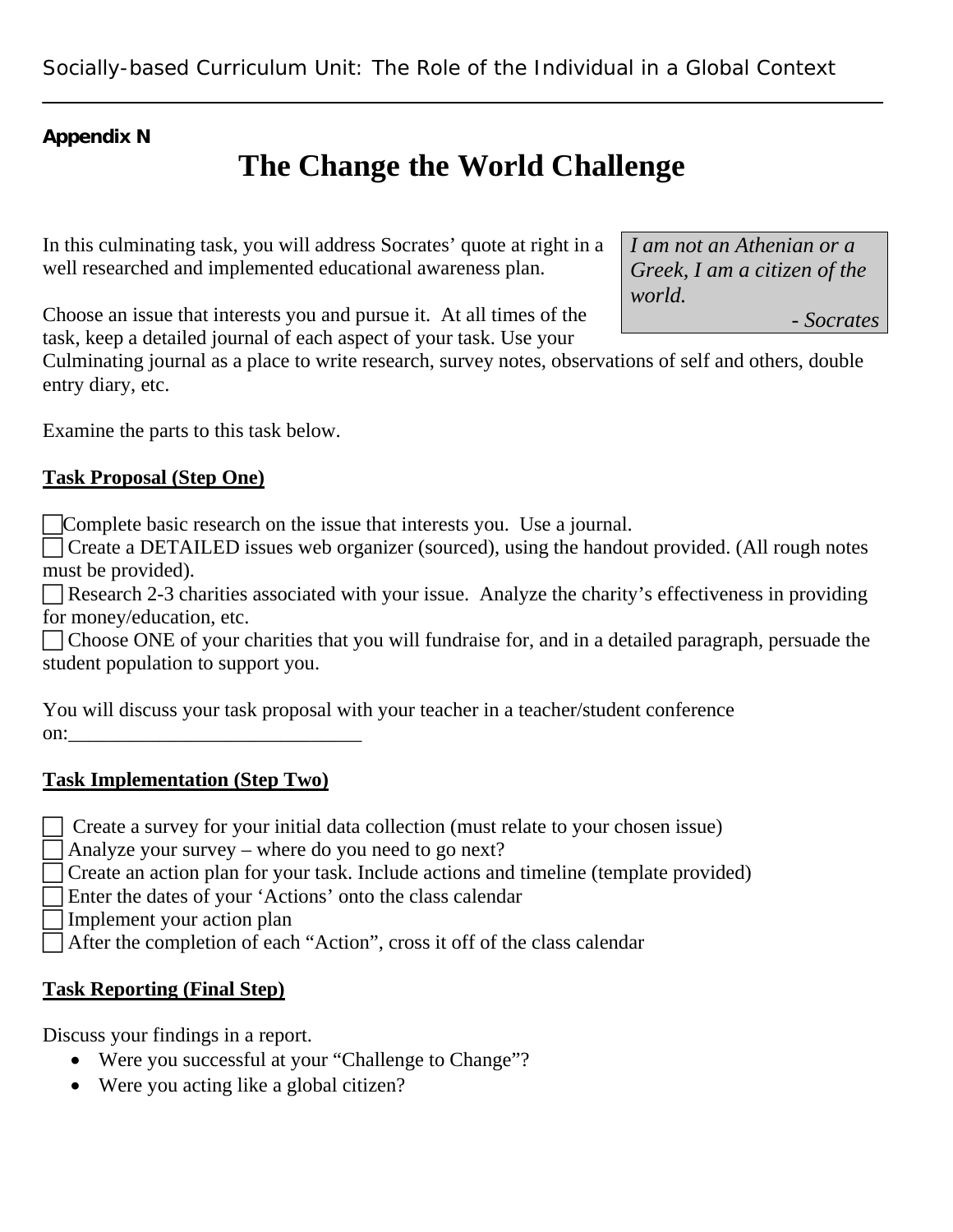• How effective were you at raising the global citizen-ness of your fellow students?

Use the structure of the report format given on the next page.

# **Structure for Final Report**

**Hypothesis:** As an individual, I can change the world.

**Experiment:** Create a plan of action to give you first hand data on the influence you can exact as an individual. Keep your information as objective as possible – approach the assignment in a quasiscientific manner, using a report format.

This assignment is very open ended in terms of what is expected. You must choose an issue and a charity that is associated with it. Then you must educate the school population about BOTH your issue AND the charity.

Whatever you choose to do, you must be able to show some type of impact. Try to design your experiment around some kind of measurable outcome. Money is easy to measure. Change of attitude is harder to measure. Reducing pollution is measurable. Motivation and education is difficult……..

**Data:** Your data should be shown in chart and graph form. Include your raw data. (i.e. survey)

**Observations:** Should be based on data and personal logs. They should reflect any experimental flaws and other important factors. Remember, you must have measurable outcomes.

**Conclusions:** Make specific references to your data and your definition on your impact. Make specific reference to yourself and changes that occurred in you because you are part of the world, too.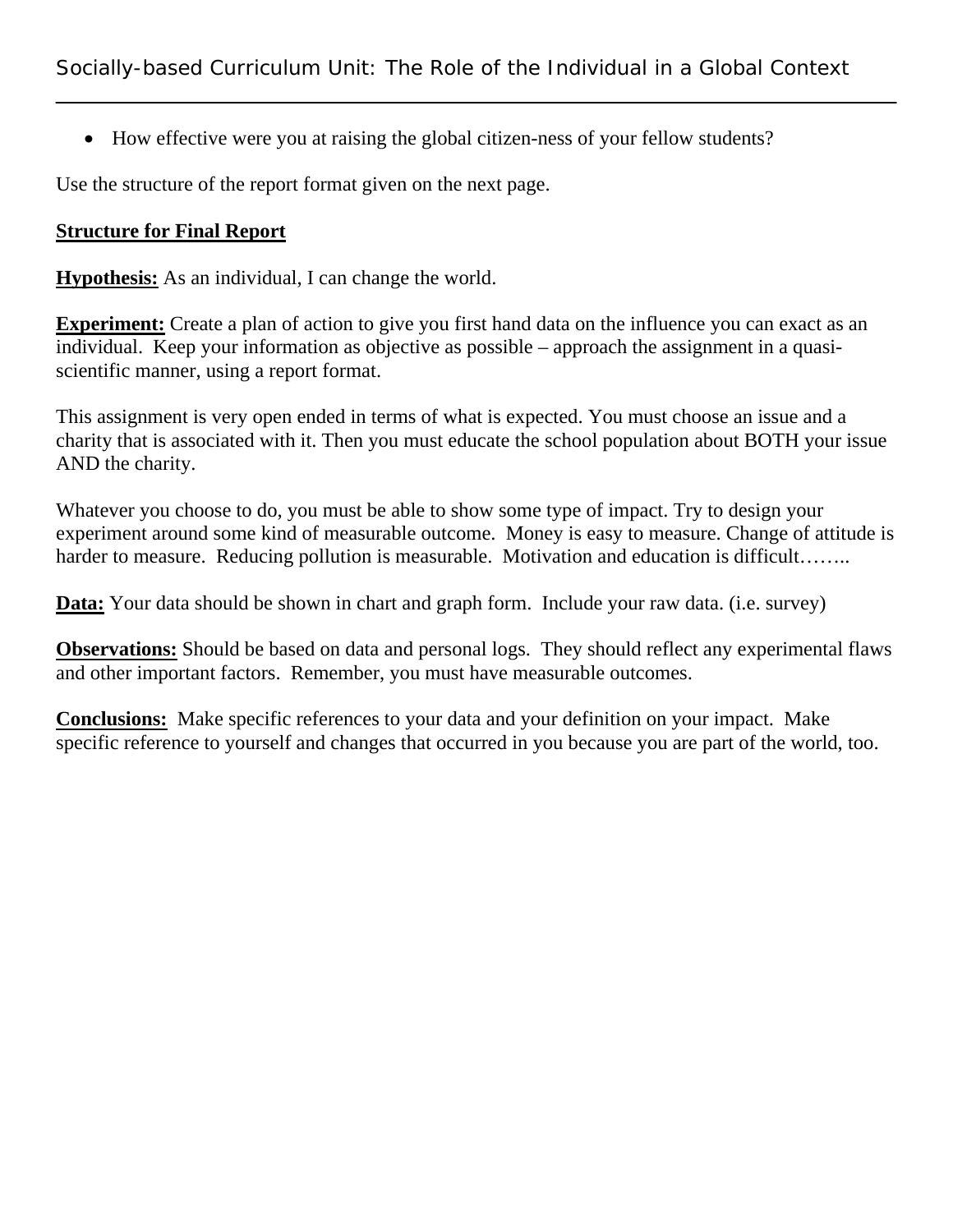| <b>Appendix O</b>                                                                                                                                                                                                                       | "From Challenge to Change" Action Plan |
|-----------------------------------------------------------------------------------------------------------------------------------------------------------------------------------------------------------------------------------------|----------------------------------------|
|                                                                                                                                                                                                                                         |                                        |
|                                                                                                                                                                                                                                         |                                        |
| <b>Our Change:</b> <u>Department</u> of the contract of the contract of the contract of the contract of the contract of the contract of the contract of the contract of the contract of the contract of the contract of the contract of |                                        |

 **\_\_\_\_\_\_\_\_\_\_\_\_\_\_\_\_\_\_\_\_\_\_\_\_\_\_\_\_\_\_\_\_\_\_\_\_\_\_\_\_\_\_\_\_\_\_\_\_\_\_\_\_\_\_\_\_\_\_\_\_\_\_\_\_\_\_\_\_\_\_\_\_\_\_\_\_\_\_\_\_\_\_\_\_\_\_\_\_\_\_\_\_\_\_** 

| <b>Action Item</b><br>What specifically are you going<br>to $do?$ | <b>Proposed Date of</b><br><b>Completion</b> | <b>Change(s)</b> Desired<br>What are the results you want<br>to see? | <b>Actual Date of</b><br><b>Completion</b> | <b>Results</b><br>What results are<br>visible? | <b>Comments</b><br>Were you successful? What<br>worked?<br>What didn't?<br><b>Next Steps?</b> |
|-------------------------------------------------------------------|----------------------------------------------|----------------------------------------------------------------------|--------------------------------------------|------------------------------------------------|-----------------------------------------------------------------------------------------------|
|                                                                   |                                              |                                                                      |                                            |                                                |                                                                                               |
|                                                                   |                                              |                                                                      |                                            |                                                |                                                                                               |
|                                                                   |                                              |                                                                      |                                            |                                                |                                                                                               |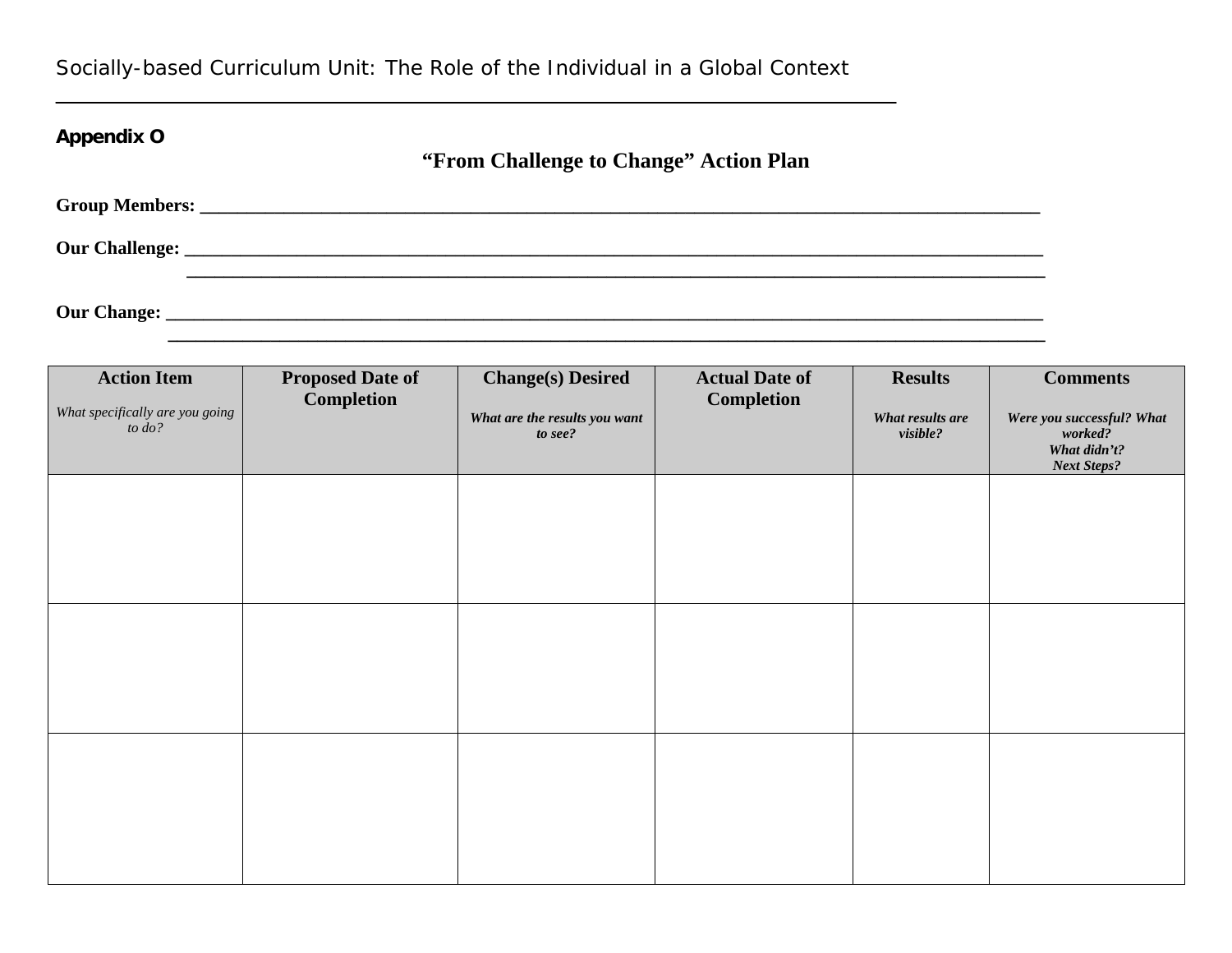# **Appendix P**

# **Exemplar Action Plan – Women and Education in Afghanistan**

| <b>Action Item</b>                                                              | <b>Proposed Date of</b><br><b>Completion</b> | <b>Results</b>                         | <b>Comments</b>                                                   |
|---------------------------------------------------------------------------------|----------------------------------------------|----------------------------------------|-------------------------------------------------------------------|
| Create survey                                                                   | Oct. 5                                       | <b>Survey Completed</b>                |                                                                   |
| Implement survey                                                                | Oct. 5                                       | 17 people surveyed; 9 females, 8 males | Some questions needed to be reworded<br>as they caused confusion. |
| Analyze survey                                                                  | Oct. 17                                      | Series of analytical graphs created.   | I can't believe 4 people knew nothing<br>about Afghanistan!       |
| Create Powerpoint for P.D. Day                                                  | Oct. 1-20                                    |                                        |                                                                   |
| Create display board of Women<br>and Education in Afghanistan for<br>staff room | Oct. 19-31                                   |                                        |                                                                   |
| Create T-shirt designs for<br>Geography Teachers' P.D. Day                      | Nov. 1-20                                    |                                        |                                                                   |
| Sell T-shirts, posters at P.D. Day                                              | Nov. 30                                      |                                        |                                                                   |
| Re-implement survey                                                             | Nov. 10                                      |                                        |                                                                   |
| Analyze survey results &<br>compare to previous survey                          | Nov. 17                                      |                                        |                                                                   |
| Make conclusions about my<br>impact on the world                                | Nov. 17                                      |                                        |                                                                   |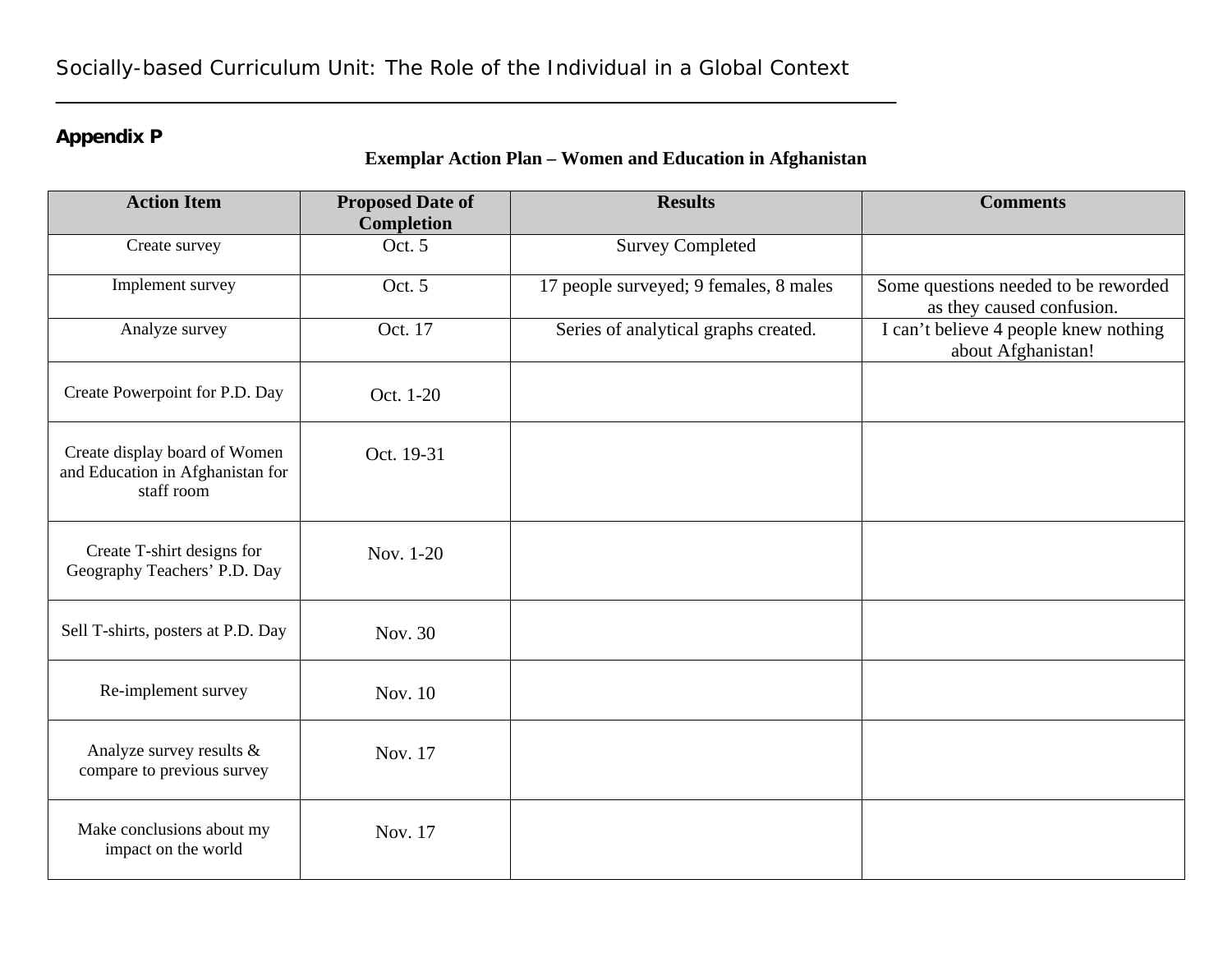# **Fundraising Thermometer**



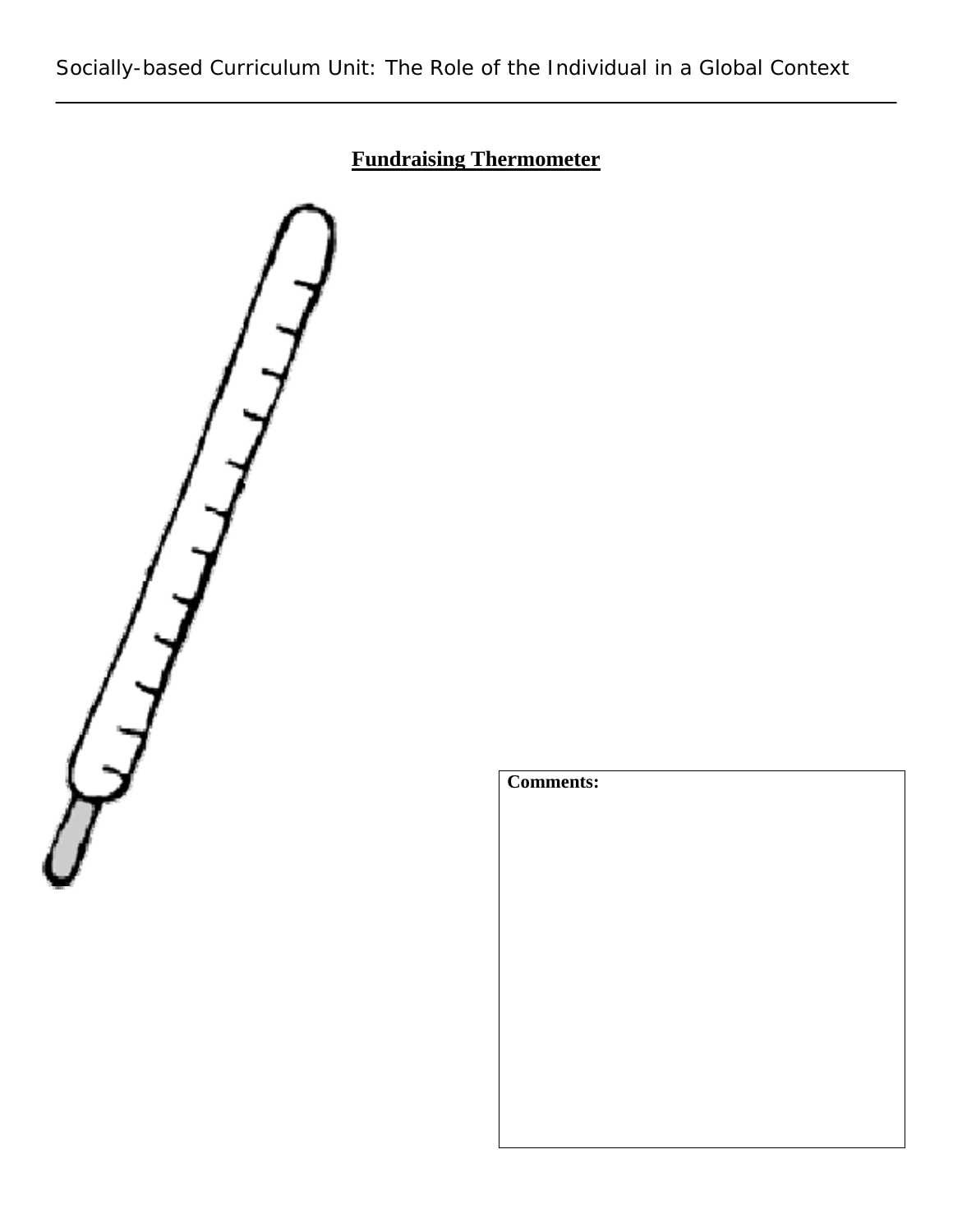# **Appendix R The Role of the Individual in a Global Context**

For better or for worse, a single person can affect events locally, nationally or globally. We see evidence of this all around us. After all, aren't all humans shaped by those individuals around them – like our parents, teachers, friends and peers? This assignment has been created to answer the question 'Can one person change the world?'

#### Science, Technology & Medicine

- Benjamin Franklin
- Albert Einstein
- Bill Gates
- Amelia Earhart
- Alexander Graham Bell
- Thomas Edison
- Henry Ford
- Isaac Newton
- Charles Darwin
- Marie Curie
- Florence Nightingale
- Louis Pasteur

# Humanitarians &

### Activists

- Albert Schweitzer
- Anne Frank
- Luba Tryszynska
- Elie Wiesel
- Mahatma Gandhi
- Rachel Carson
- Martin Luther
- Malcolm X
- John Brown
- Martin Luther King
- Terry Fox
- Nelson Mandela
- Craig Kielburger
- Ryan Hreliac
- Desmond Tutu
- Stephen Biko
- Helen Keller
- Richard Leakey
- Norman Bethune
- Lucille Teasdale
- Harriet Tubman
- Rosa Parks
- Wangari Maathai
- Jody Williams

# Explorers

- Pocohontas
- Marco Polo
- Ferdinan Magellan
- Christopher Columbus
- Champlain
- Cartier
- Hernan Cortès
- Thor Heyerdahl
- Leif Eiriksson
- Amerigo de Vespucci
- Sir Joseph Cook

#### The Arts & Philosophy

- Leonardo da Vinci
- Picasso
- Emily Bronte
- Pauline Johnson
- Socrates
- Aristotle
- Plato
- Confucius
- Mozart
- Beethoven
- Beau Brummel
- Lord Byron

#### Government & Revolution

- Catherine the Great
- Ivan the Terrible
- Cleopatra
- Hatsepshut
- Alexander the Great
- Crazy Horse
- Hammurabi
- Queen Isabella of Spain
- Yasser Arafat
- Vladimir Lenin
- Mussolini
- Joseph Stalin
- Mikhail Gorbachev
- Sir John A. Macdonald
- Mohammed Ali
- (1769-1849)
- Gamal Abdul Nasser
- Sonni Ali
- Idi Amin Dada
- Sir Seretse Khama
- Mary Henrietta Kingsley
- D.F. Malan
- T.E. Lawrence
- Tamerlane
- Ayatollah Ruholla Khomeini
- Yitzhak Rabin
- Hirohito
- Nobunaga

• Boadicea

• Babur • Ho Chi Min • U Nu

• Roy Bates<br>• Charleman • Charlemagne • Joan of Arc

• Mohammed • Jesus Christ • Buddha • Dalai Lama

- Akbar
- Benazir Bhutto
- Marie Antoinette

• Queen Victoria I • Jenghiz Khan

• Sir Thomas Stamford Bingley Raffles • Simon Bolivar • César Chavez • Pancho Villa • Ché Guevera

Religious & Spiritual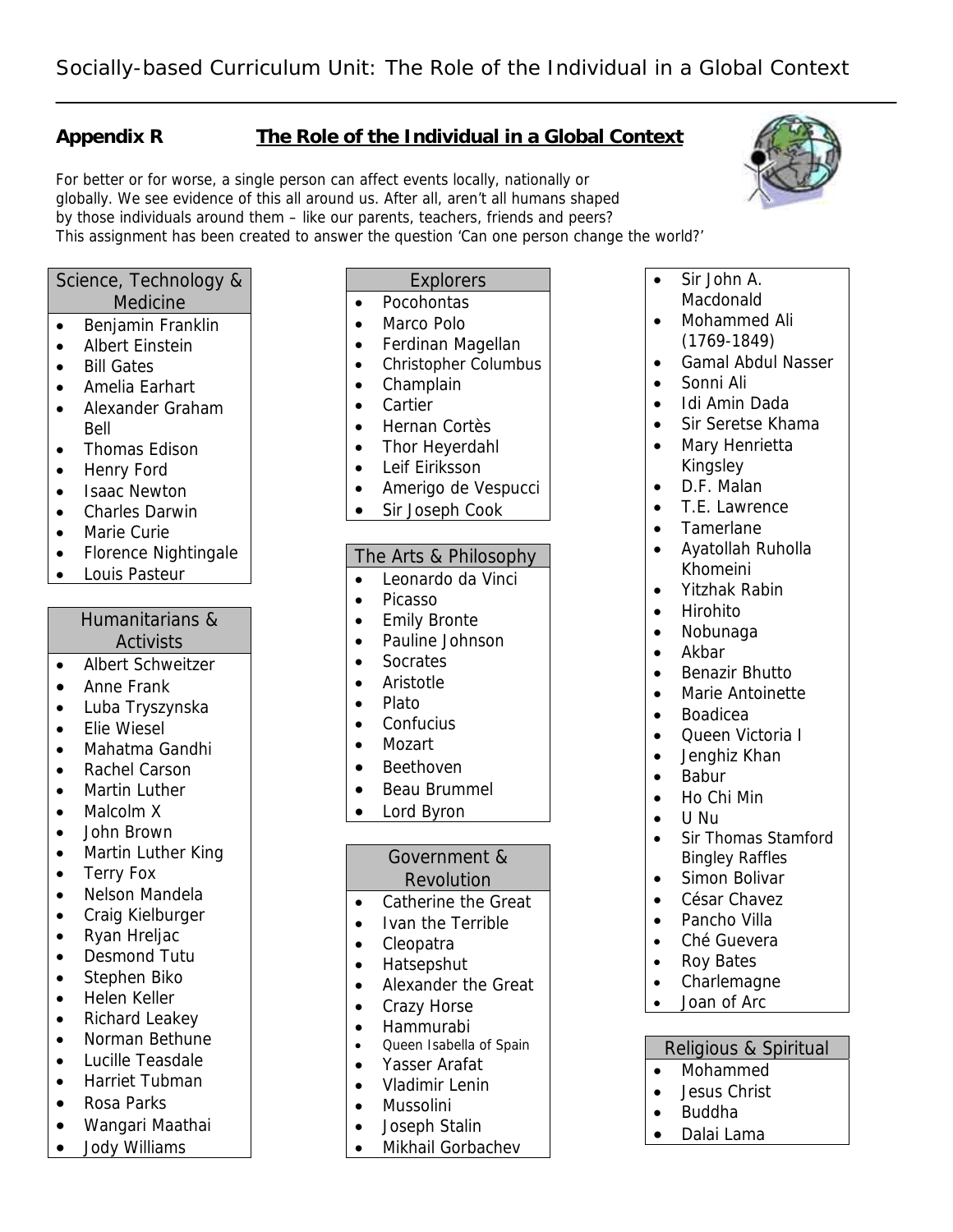# **Appendix S**

**The Role of the Individual in a Global Context, cntd.**

You have been assigned the following individuals:



• •

### **Legacy**:

*The results of historical actions or events that are passed on to individuals or societies.*  Your job as chief investigator for these individuals is to:

a) research their biographical data

b) research their actions and legacies (whether positive or negative)

c) determine the scale of their impact (local vs national vs international)

d) Present your results to a group of your peers in a coffeehouse format.

| Date of birth:<br>Date of birth:<br>Place of Birth:<br>Place of Birth:<br>Actions:<br>Actions:<br>Impacts:<br>Impacts: |
|------------------------------------------------------------------------------------------------------------------------|
|                                                                                                                        |
|                                                                                                                        |
|                                                                                                                        |
|                                                                                                                        |
|                                                                                                                        |
|                                                                                                                        |
|                                                                                                                        |
|                                                                                                                        |
|                                                                                                                        |
|                                                                                                                        |
|                                                                                                                        |
|                                                                                                                        |
|                                                                                                                        |
|                                                                                                                        |
|                                                                                                                        |
|                                                                                                                        |
|                                                                                                                        |
|                                                                                                                        |
| Legacy:<br>Legacy:                                                                                                     |
|                                                                                                                        |
|                                                                                                                        |
|                                                                                                                        |
|                                                                                                                        |
|                                                                                                                        |
| Source(s):<br>Source(s):                                                                                               |
|                                                                                                                        |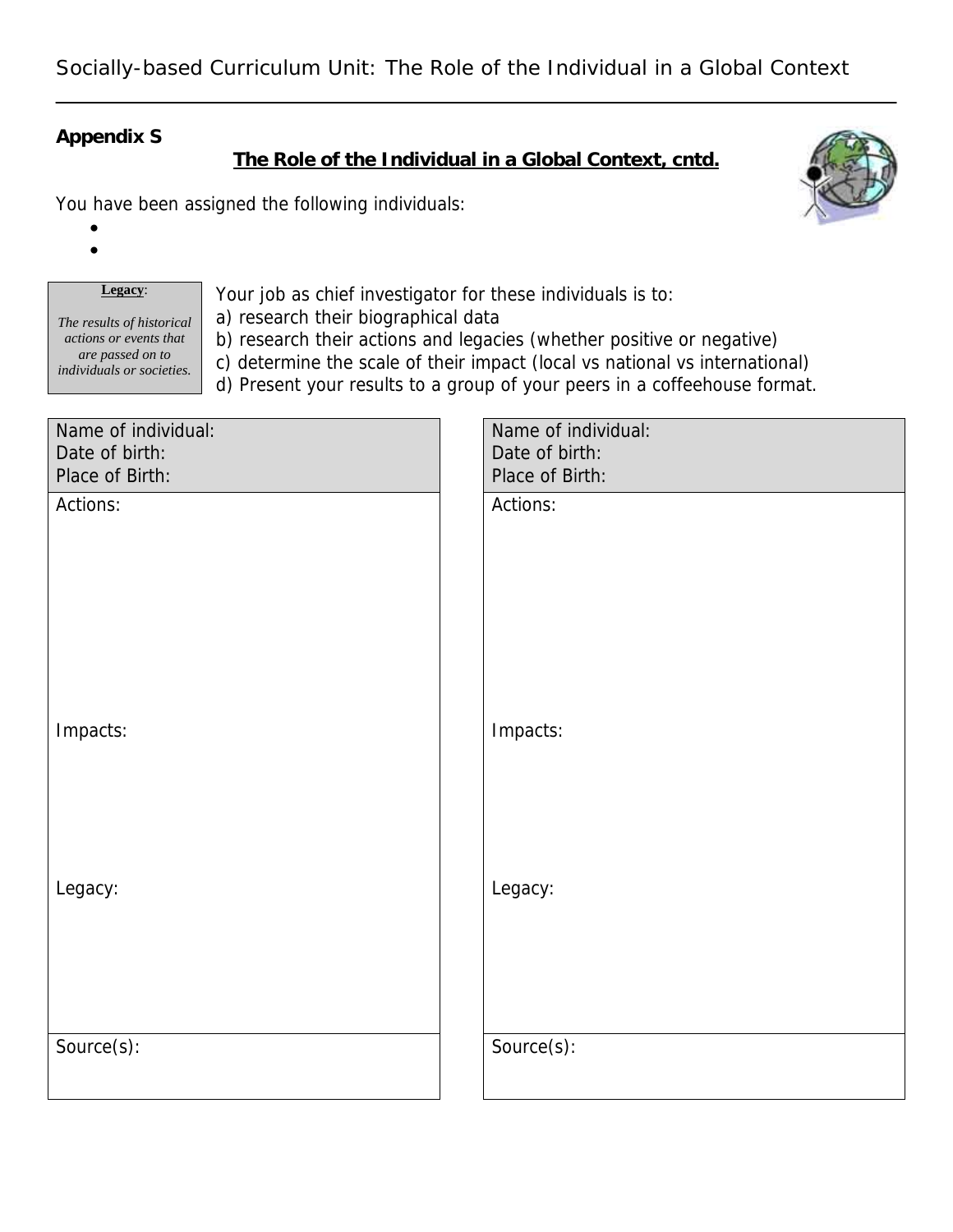### **Appendix T**

### **The Role of the Individual in a Global Context** *Example: Rosa Parks*



**Name of individual: Rosa Parks Date of birth: February 4, 1913 Place of Birth: Tuskegee, Alabama**

#### **Actions:**

On her way back from work one day on December 1, 1955. Rosa Parks, who was black, refused to give up her seat for a white person. That was against the law, so Rosa Parks was arrested. She was later found guilty.

#### **Impacts:**

The arrest and charge of guilty levied against Rosa Parks sparked outrage amongst southern Americans. In Montgomery, Alabama, black people, including Martin Luther King Jr., and other sympathizers began the Montgomery bus boycott, which lasted for over a year. The bus boycott ended when the law was found to be unconstitutional in the U.S. Supreme Court. Desegregation meant that black people had the same rights to riding a bus as white people.

#### **Legacy:**

The actions of Rosa Parks have had a huge impact on American society. The Montgomery Bus Boycott led Martin Luther King Jr. into the Civil Rights Movement.

Rosa Parks is now known as the Mother of the Civil Rights Movement. Her refusal to give up her seat for a white person because her "only concern was to get home after a hard day's work" began the American Civil Rights Movement.

(http://womenshistory.about.com/od/quotes/a/rosa\_parks.htm)

Source(s): Rosa Parks Flow Chart **http://www.rosaparks.org/** http://womenshistory.about.com/od/quotes/a/rosa\_parks.htm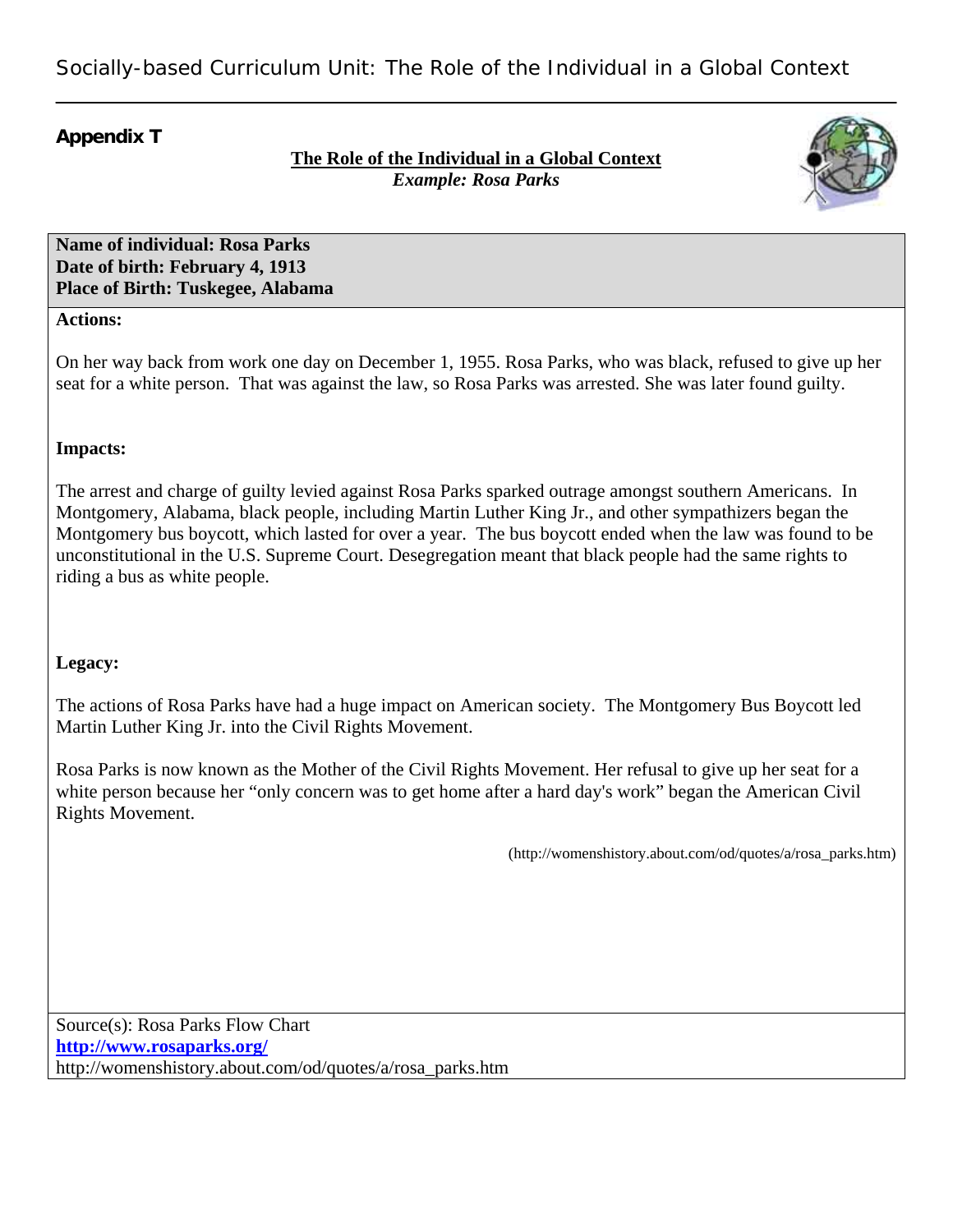### **Appendix U**

## **The Role of the Individual in a Global Context Coffee House Discussion**



Today, you will be presenting your brief biography of your two individuals to a coffee house group. Each presentation should be about 3-4 minutes per individual.

After everyone in the coffeehouse group has completed their presentations, discuss the following guiding questions.

1. Was the selection of names given to the class biased? (think 'race', gender, location…..) If so, what factors might account for this bias?

- 2. In your group, did you see a difference in the impact an individual had in terms of: a) time period (i.e. 1400s vs present)
	- b) geographic location
	- c) Developed vs Less Developed World?
- 3. What types of significant events led these people to challenge society?
- 4. Considering the individual biographies you listened to, which individual had: a) the biggest ripple effect on the world? Justify your response.
	- b) the least ripple effect on the world? Justify your response.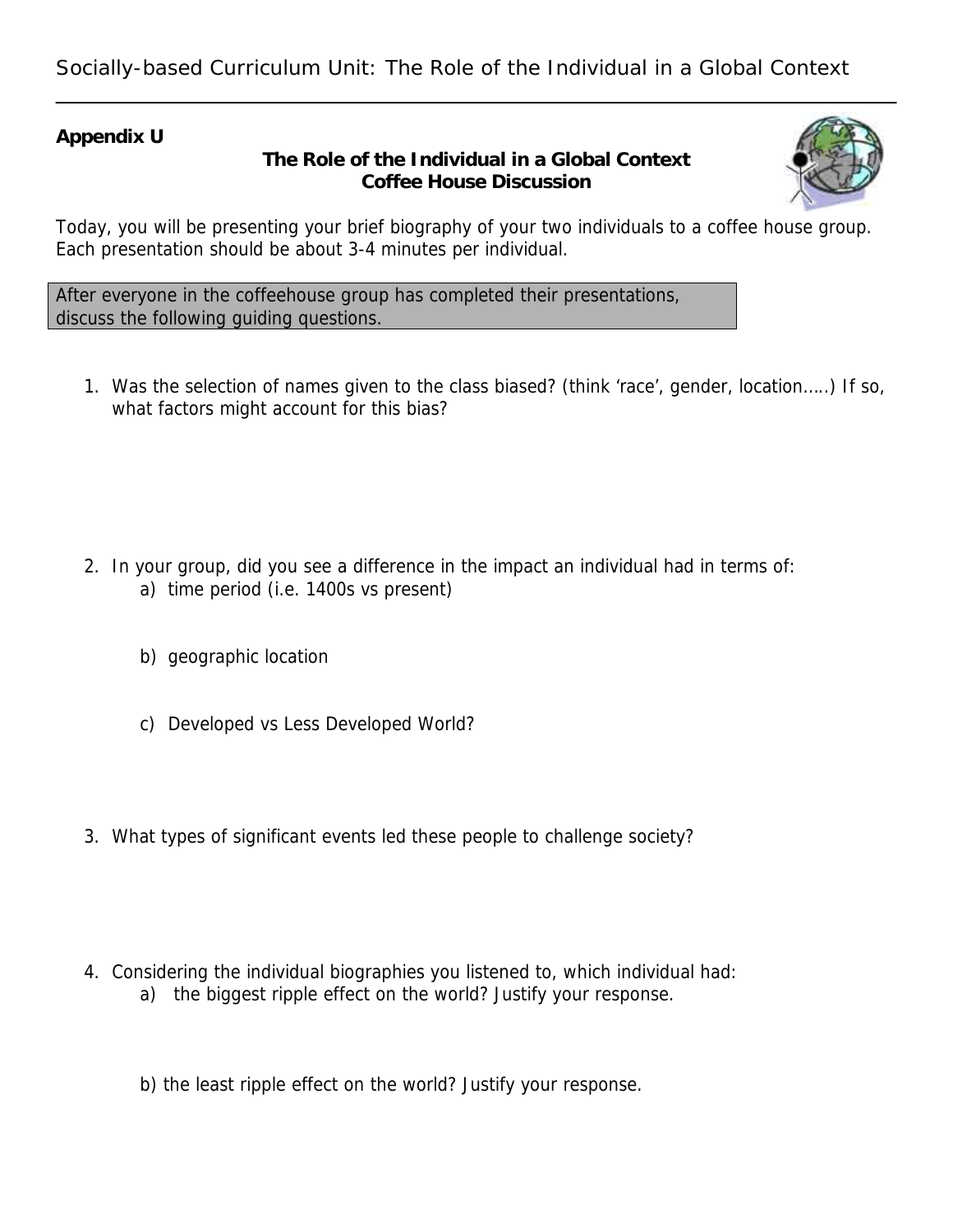c) the longest lasting legacy?



e) the most striking example of negative change?

5. Identify one of the individuals that you admire. Why?

6. Did this exercise demonstrate the "Power of One"? Justify your response.

7. Can one person change the world?

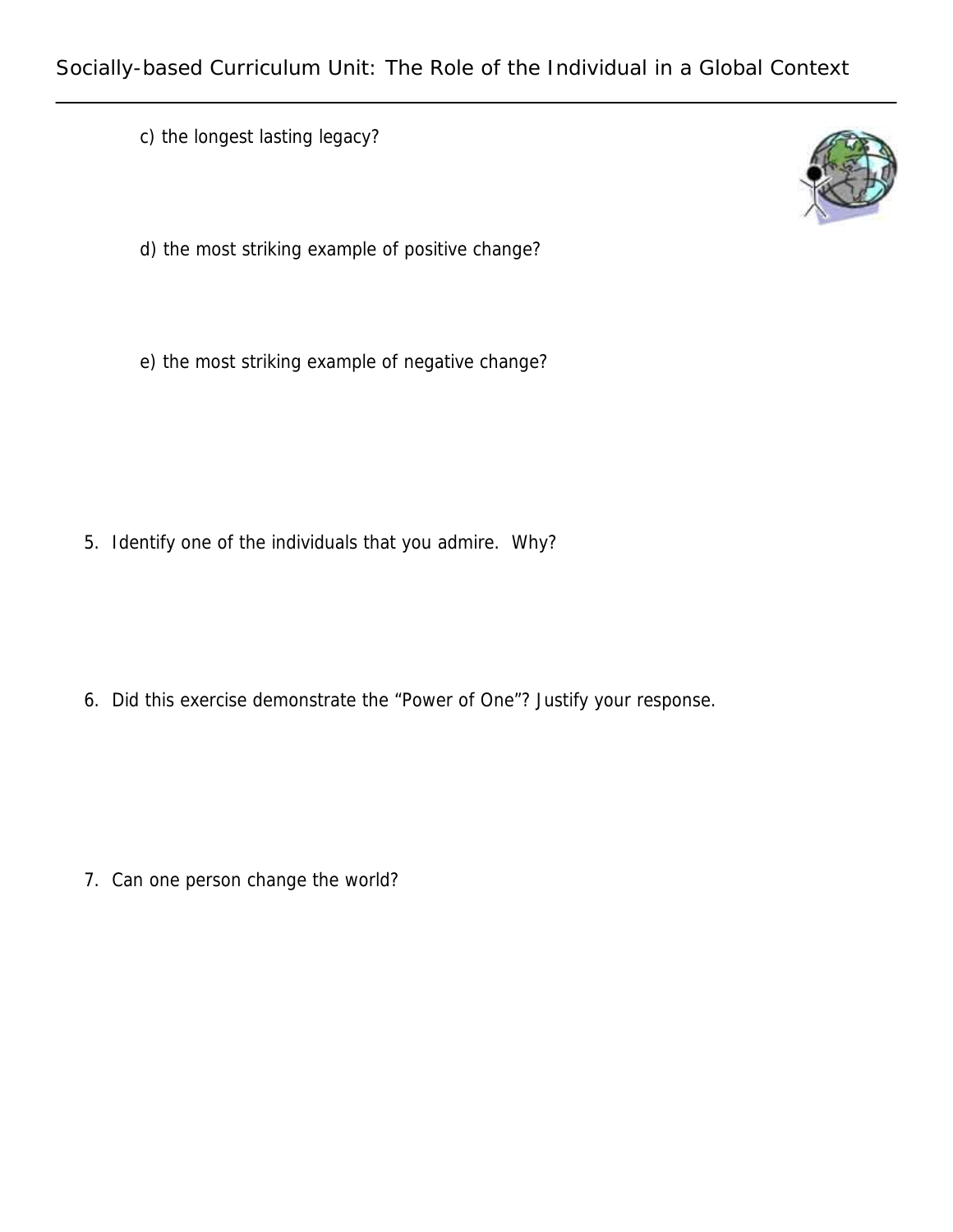# **Appendix V**

# **ICE Rubric – Research and Analysis Skills**



| <b>Elements of Skill</b>                                                                                         | <b>Ideas</b>                                                                                   | <b>Connections</b>                                                                                    | <b>Extensions</b>                                                                                   |
|------------------------------------------------------------------------------------------------------------------|------------------------------------------------------------------------------------------------|-------------------------------------------------------------------------------------------------------|-----------------------------------------------------------------------------------------------------|
| (Research) Deciphering<br><b>Fact versus Opinion</b><br>(identifying bias,<br>judging validity)<br>(Application) | identify and differentiate<br>between subjective and<br>objective in order to<br>isolate facts | Isolate objective facts,<br>graphs and statistics and<br>compare and contrast<br>them to other facts. | Use facts from various<br>sources and create a well<br>substantiated argument<br>based on analysis. |
| (Research) Finding Main<br>idea and supporting<br>details (summarizing)<br>(Knowledge/Understanding)             | Locate main idea<br>Identify key terms                                                         | Identify key details that<br>support main idea<br>(examples)                                          | Link to other ideas, prior<br>learning, and argument.                                               |
| Drawing Conclusions<br>(justifying inclusion of<br>proof, connecting it to<br>thesis)<br>(Thinking/Inquiry)      | Use point, proof, comment<br>within body paragraphs.                                           | Connecting proof to<br>point, and comment to<br>proof.                                                | Comment analyzes proof<br>given with own argument.<br>Direct connection and<br>extension of thesis. |

\_\_\_\_\_\_\_\_\_\_\_\_\_\_\_\_\_\_\_\_\_\_\_\_\_\_\_\_\_\_\_\_\_\_\_\_\_\_\_\_\_\_\_\_\_\_\_\_\_\_\_\_\_\_\_\_\_\_\_\_\_\_\_\_\_\_\_\_\_\_\_\_\_\_\_\_\_\_\_\_\_\_\_\_\_\_\_\_\_\_ \_\_\_\_\_\_\_\_\_\_\_\_\_\_\_\_\_\_\_\_\_\_\_\_\_\_\_\_\_\_\_\_\_\_\_\_\_\_\_\_\_\_\_\_\_\_\_\_\_\_\_\_\_\_\_\_\_\_\_\_\_\_\_\_\_\_\_\_\_\_\_\_\_\_\_\_\_\_\_\_\_\_\_\_\_\_\_\_\_\_ \_\_\_\_\_\_\_\_\_\_\_\_\_\_\_\_\_\_\_\_\_\_\_\_\_\_\_\_\_\_\_\_\_\_\_\_\_\_\_\_\_\_\_\_\_\_\_\_\_\_\_\_\_\_\_\_\_\_\_\_\_\_\_\_\_\_\_\_\_\_\_\_\_\_\_\_\_\_\_\_\_\_\_\_\_\_\_\_\_\_ \_\_\_\_\_\_\_\_\_\_\_\_\_\_\_\_\_\_\_\_\_\_\_\_\_\_\_\_\_\_\_\_\_\_\_\_\_\_\_\_\_\_\_\_\_\_\_\_\_\_\_\_\_\_\_\_\_\_\_\_\_\_\_\_\_\_\_\_\_\_\_\_\_\_\_\_\_\_\_\_\_\_\_\_\_\_\_\_\_\_ \_\_\_\_\_\_\_\_\_\_\_\_\_\_\_\_\_\_\_\_\_\_\_\_\_\_\_\_\_\_\_\_\_\_\_\_\_\_\_\_\_\_\_\_\_\_\_\_\_\_\_\_\_\_\_\_\_\_\_\_\_\_\_\_\_\_\_\_\_\_\_\_\_\_\_\_\_\_\_\_\_\_\_\_\_\_\_\_\_\_ \_\_\_\_\_\_\_\_\_\_\_\_\_\_\_\_\_\_\_\_\_\_\_\_\_\_\_\_\_\_\_\_\_\_\_\_\_\_\_\_\_\_\_\_\_\_\_\_\_\_\_\_\_\_\_\_\_\_\_\_\_\_\_\_\_\_\_\_\_\_\_\_\_\_\_\_\_\_\_\_\_\_\_\_\_\_\_\_\_\_ \_\_\_\_\_\_\_\_\_\_\_\_\_\_\_\_\_\_\_\_\_\_\_\_\_\_\_\_\_\_\_\_\_\_\_\_\_\_\_\_\_\_\_\_\_\_\_\_\_\_\_\_\_\_\_\_\_\_\_\_\_\_\_\_\_\_\_\_\_\_\_\_\_\_\_\_\_\_\_\_\_\_\_\_\_\_\_\_\_\_ \_\_\_\_\_\_\_\_\_\_\_\_\_\_\_\_\_\_\_\_\_\_\_\_\_\_\_\_\_\_\_\_\_\_\_\_\_\_\_\_\_\_\_\_\_\_\_\_\_\_\_\_\_\_\_\_\_\_\_\_\_\_\_\_\_\_\_\_\_\_\_\_\_\_\_\_\_\_\_\_\_\_\_\_\_\_\_\_\_\_

Comments: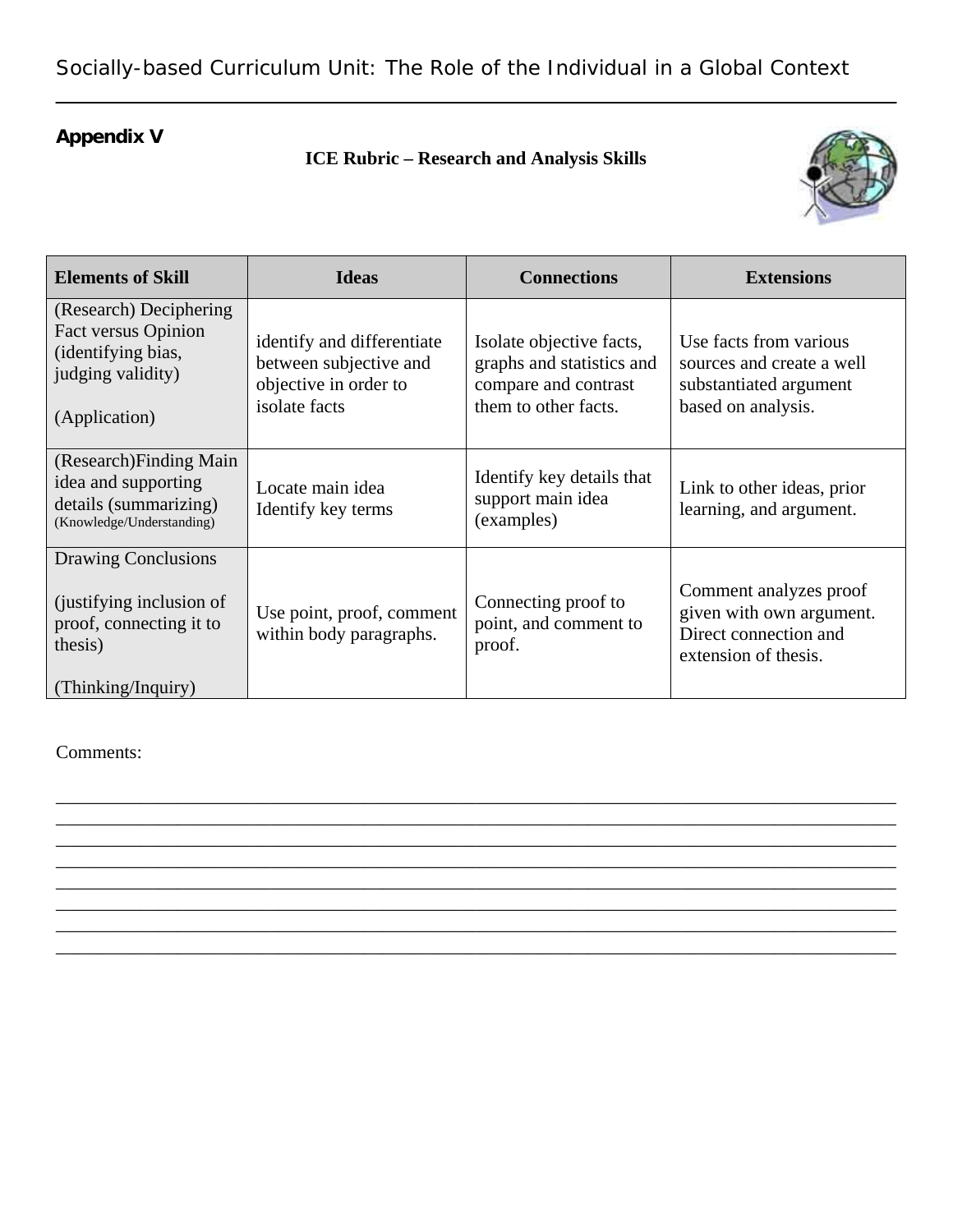### **Appendix W**

The Role of the Individual in a Global Context ~ Mixed Media Assignment



- a. If you can't find one, choose a topic and complete a Google search for a song.
- b. Your song can be by any artist, of any time period and genre.

A painter paints pictures on canvas. But musicians paint their pictures on silence.

~Leopold Stokowski

- 2. Break the lyrics of your song down into meaningful parts. a. parts that have a common break and meaning.
- 3. Choose a photo or image to accompany EACH part of your lyrics.

# "A picture says a thousand words."

- 4. Create a Power Point presentation with your lyrics and image.
- 5. Save this presentation on your hard disk, to your email account and if you have a flash drive to that too.
- 6. Power Points will be displayed anonymously; students will vote on the best.
- 7. The class' choice may be displayed throughout the school.